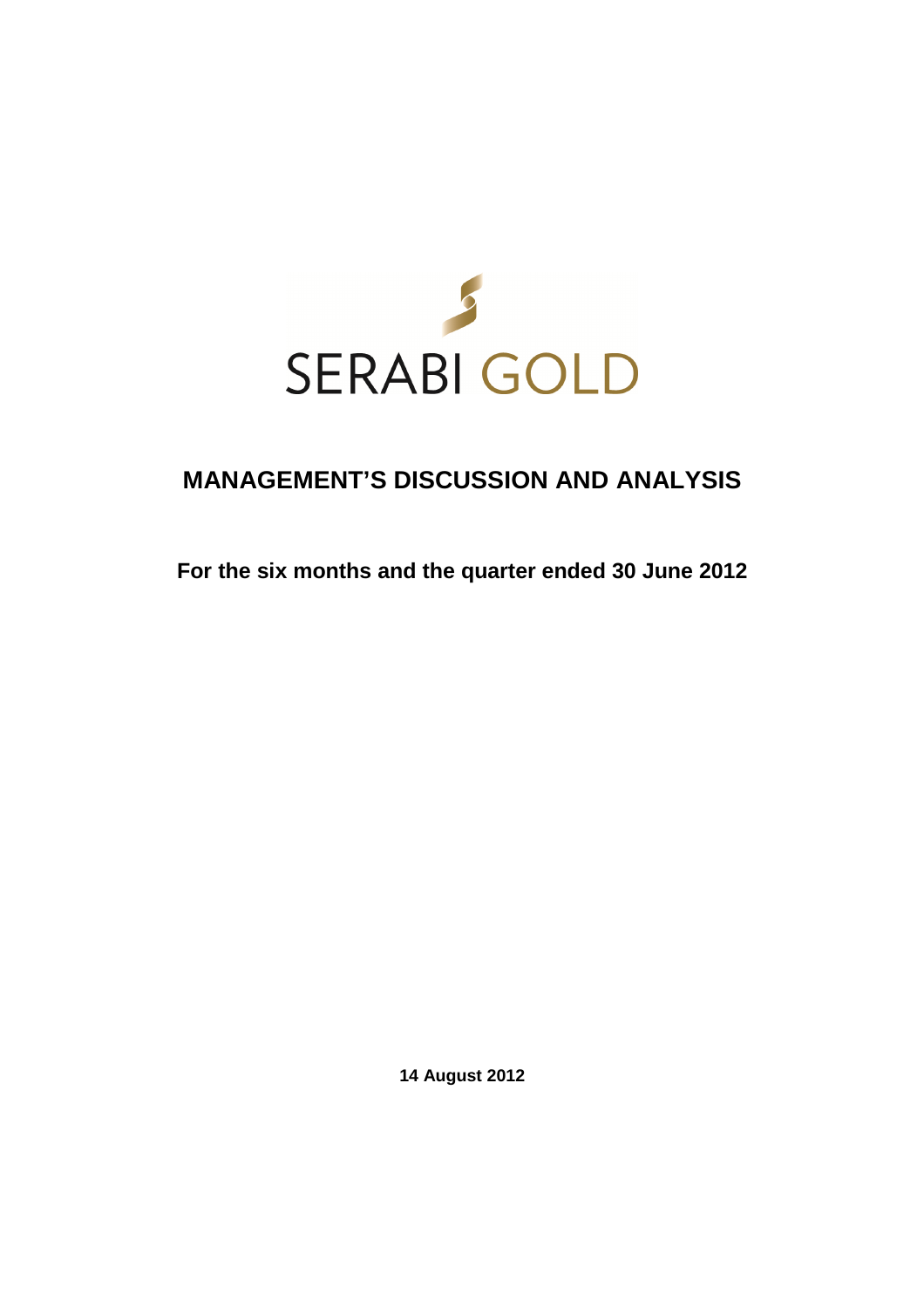# **SERABI GOLD PLC Management's Discussion and Analysis for the six months and three months ended 30 June 2012**

# **Introduction**

This Management's Discussion and Analysis ("MD&A") dated 14 August 2012 provides a review of the performance of Serabi Gold plc ("Serabi" or the "Company"). It includes financial information from, and should be read in conjunction with, the unaudited condensed consolidated financial information of the Company for the three and six month periods ended 30 June 2012 and also read in conjunction with the Company's annual report and audited consolidated financial statements and its MD&A for the year ended 31 December 2011.

Please refer to the cautionary notes at the end of this MD&A.

The Company reports its financial position, results of operations and cash flows in United States dollars (unless otherwise stated) and in accordance with International Financial Reporting Standards ("IFRS") in force at the reporting date and their interpretations issued by the International Accounting Standards Board ("IASB") and adopted for use within the European Union and with IFRS and their interpretations issued by the IASB. The consolidated financial statements have also been prepared in accordance with those parts of the UK Companies Act 2006 applicable to companies reporting under IFRS.

#### **Overview**

The Company is a United Kingdom registered and domiciled mineral exploration company based in London, England. The Company's principal focus centres upon the Jardim do Ouro Gold Project located in an area known as the Tapajos region of the State of Para in Brazil, which it holds through its wholly owned subsidiary Serabi Mineraçao S.A.

The Company currently holds, either granted or under application, approximately 148,400 hectares of Exploration Licenses. The Jardim do Ouro Gold Project (JDO Project) covers approximately 53,000 hectares of this total, and lies on the 50km wide NW-SE trending Tocantinzinho Trend, which is the major controlling structural feature in the Tapajos region. The vast majority of the hard rock mineral resources discovered to date in the Tapajos region lie on this trend. The JDO Project includes the Palito Mine (the "Palito Mine") currently on 'care and maintenance' and several areas of exploration interest in close proximity to the Palito Mine. The Palito Mine complex is fully permitted and a mining licence covering 1,150 hectares has been issued. The Company does not currently have any assets or mineral properties in commercial production and has been actively pursuing a programme of mine-site exploration with a view to identifying the potential to increase its existing mineral resource inventory. In January 2012 following an exploration programme that identified two new discoveries, the Company announced that it was undertaking a preliminary economic assessment into the viability of reestablishing underground mining operations at the Palito Mine ("the PEA"). The results of the PEA were announced on 13 June 2012 and indicated a project after tax internal rate of return of 68% and a project NPV of US\$38.2 million (after applying a 10% discount rate) based on employing a selective underground mining operation and exploiting only the previously declared mineral resource estimates. The directors believe that the PEA results support a small scale, high grade operation using selective mining techniques and the Board intends, subject to financing, to undertake the necessary mine development and remedial works as soon as possible with the intention of the first gold being produced in the third quarter of 2013. The Company's shares trade on the Toronto Stock Exchange ("TSX") under the symbol "SBI" and on AIM, a market operated by the London Stock Exchange, under the symbol "SRB". The Company is incorporated under the laws of England and Wales and is a reporting issuer in British Columbia, Alberta and Ontario.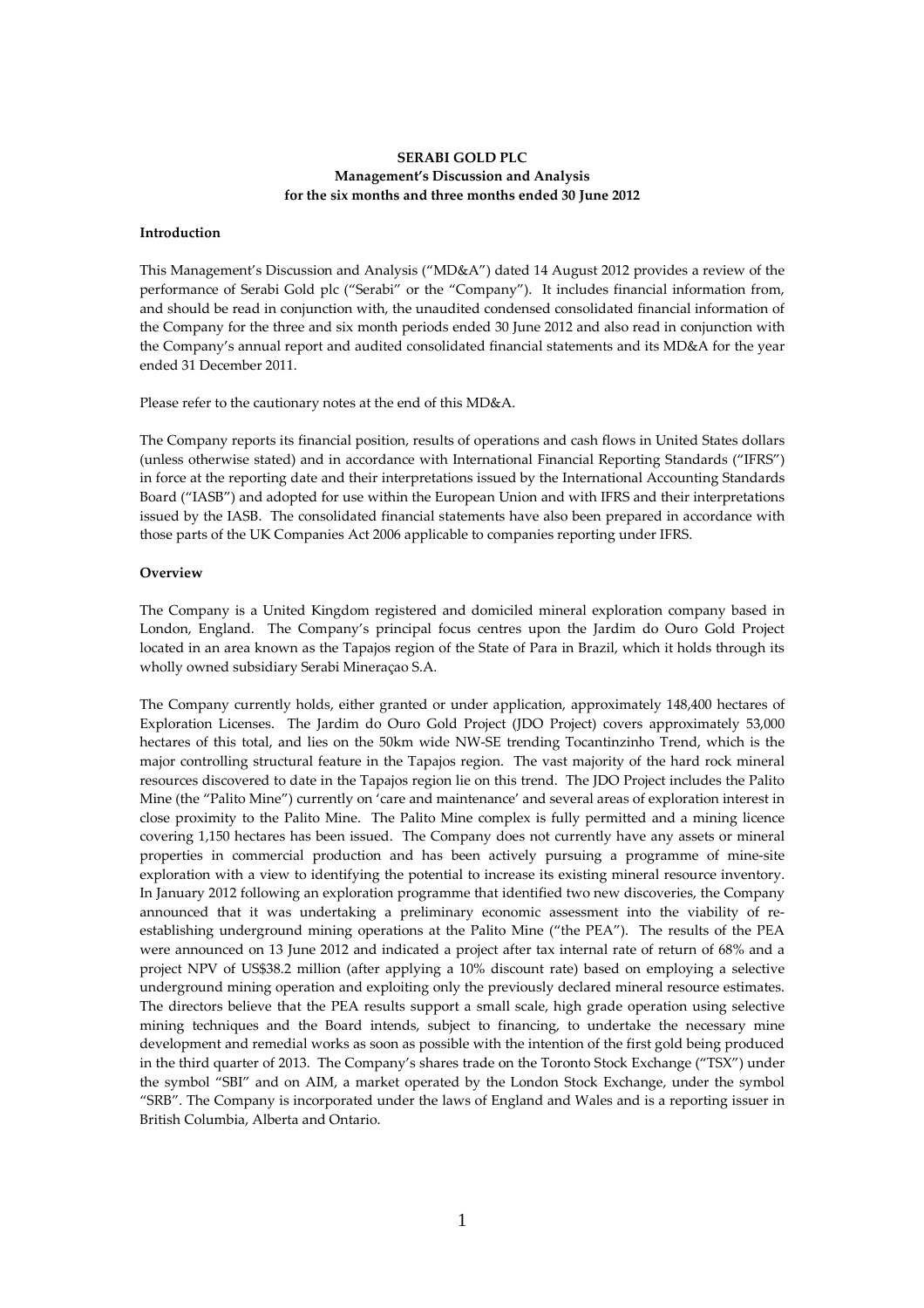Additional information on the Company, including the Company's most recent Annual Information Form, is available on SEDAR at www.sedar.com.

# **Corporate Highlights - 2012**

- NCL Ingenieria y Construccion SA ("NCL") completed an independent Preliminary Economic Assessment (the "PEA") into the viability of re-establishing mining operations at the Palito mine in June 2012. The results were reported on 13 June 2012 and the completed NI 43-101 compliant Technical Report was filed on 29 June 2012.
- The Company completed a placing of 27,300,000 units on January 24, 2012 raising gross proceeds of UK£2.73 million. Each of the 27,300,000 units were comprised of one ordinary share and one-sixth of one ordinary share purchase warrant of the Company, with each whole warrant being exercisable to acquire one ordinary share at an exercise price of UK£0.15 until January 23, 2014.
- The Operational Environmental Licence for the Palito Mine was renewed by Secretaria de Estado de Meio Ambiente ("SEMA"), the state Environmental Agency for the State of Para on 27 April 2012.
- Highlights of the PEA are
	- After-tax Internal Rate of Return ("IRR") of 68% at a realised gold price of US\$1,400 per ounce;
	- o Project payback within two years of first gold production;
	- o Net after-tax cash flow generated over project life of US\$72.2 million at a realized gold price of US\$1,400 per ounce;
	- o After-tax Net Present Value ("NPV") of US\$38.2 million; based on a 10% discount rate and a realised gold price of US\$1,400 per ounce;
	- o Average Life of Mine ("LOM") cash operating costs of US\$739 per ounce (gold equivalent) including royalties and refining costs;
	- o Average annual free cash flow (after tax and sustaining capital expenditure) of US\$11.0 million;
	- o Average gold grade of 8.98 g/t gold producing a total gold equivalent production of 201,300 ounces;
	- o Average annual production of 24,400 gold equivalent ounces over the initial 8 year period with ranges between 19,000 to 30,000 ounces gold equivalent per annum;
	- o Initial capital expenditures of US\$17.8 million prior to production start-up;

#### **History**

The Company currently holds, either granted or under application, approximately 148,400 hectares of Exploration Licences all located within the Tapajos Gold Mining Province, within the states of Para and Amazonas, Northern Brazil. These licences are divided into four project areas, namely the Jardim do Ouro, Sucuba, Modelo and Pizon projects. The Company does not have any assets or mineral properties in commercial production, however, the JDO Project does incorporate the Palito Mine which has been in production under Serabi's management in the past, and is currently under care and maintenance. In January 2012 the Company announced that it was undertaking a preliminary economic assessment into the viability of re-establishing underground mining operations at the Palito Mine ("the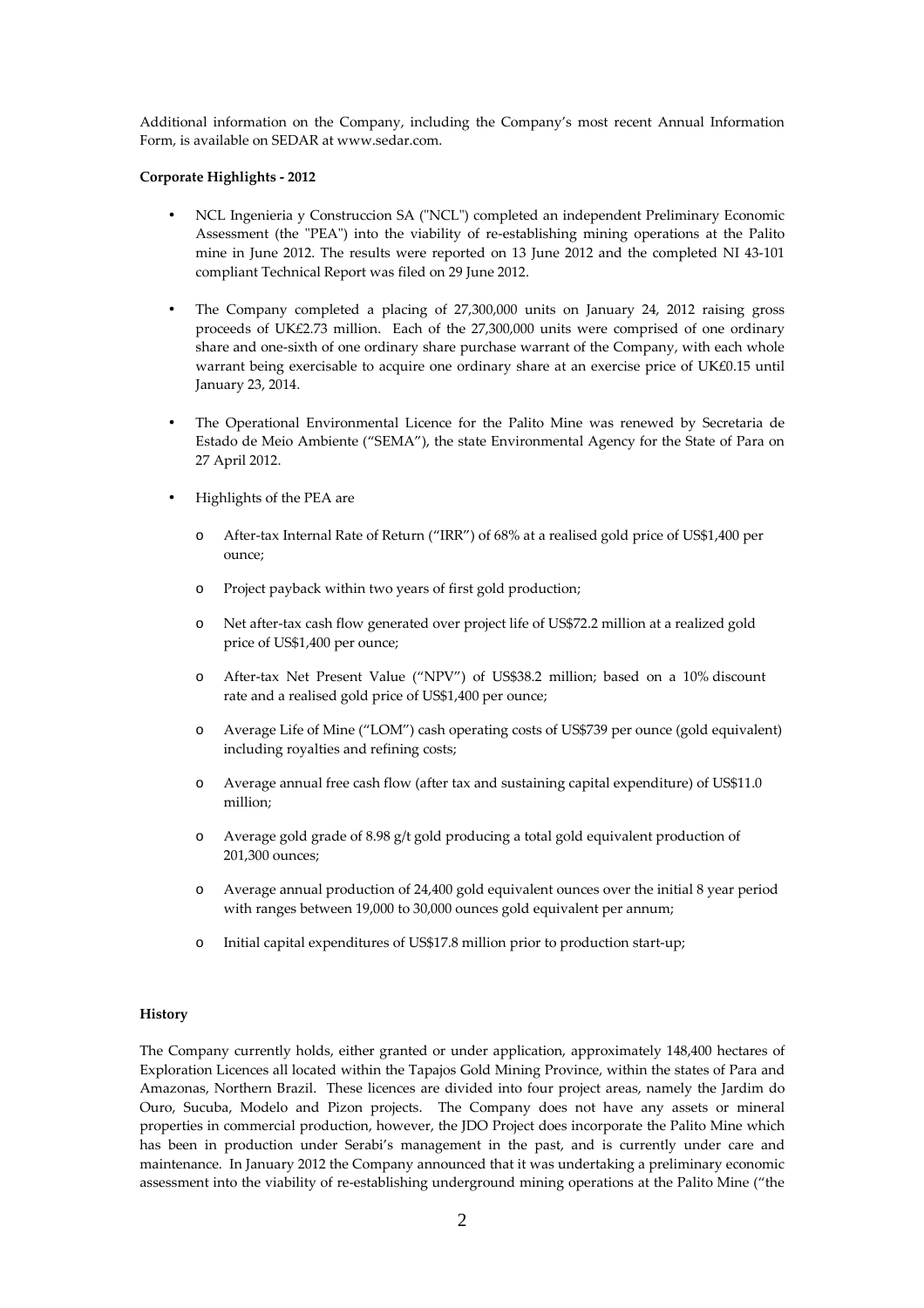PEA"). The PEA will focus initially on the existing resources but will include evaluation of the recent mine site discoveries. It will consider a selective mining methodology, focused on maximising grade and initially limited to production levels around 20,000 ounces per annum. The Sucuba Project, located in the state of Para, comprises a single exploration licence, currently in application, of 10,815 hectares. The Modelo Project lies in the state of Para, with some 40,000 hectares in five exploration permits, four granted and one in application. The Pizon Project, located in the state of Amazonas, represents 44,703 hectares, in five exploration licenses, one granted and four in application. The Company has not engaged in any exploration activity in the Sucuba, Pizon or Modelo projects over the past 12 months, and has currently not budgeted for any exploration activity over the next 18 months. All activity budgeted at this time will focus on the JDO Project area.

#### **Jardim do Ouro Project**

The JDO Project, originally acquired by the Company in 2001, covers a total area of 52,945 hectares, and is comprised of one mining licence granted on October 23, 2007 covering an area of 1,150 hectares, four exploration licences and five applications for exploration licences covering an aggregate of 51,795 hectares. The JDO Project is located in the Tapajós Mineral Province in the south east part of the Itaituba Municipality in the west of Pará State in central north Brazil. The Palito Mine and infrastructure itself lies some 4.5km south of the village of Jardim do Ouro and approximately 15km via road. Jardim do Ouro lies on the Transgarimpeira Road some 30km WSW of the town of Moraes de Almeida, located on the junction of the Transgarimpeira and the BR 163 (the Cuiabá - Santarém Federal Highway). Moraes de Almeida is approximately 300km south south-east by road of the municipal capital, and similarly named city, of Itaituba.

Within the JDO Project area is the Palito Mine, a high grade, narrow vein underground mine which was operated by the Company from late 2003 until the end of 2008. Towards the end of 2008, additional working capital was required to undertake necessary mine development and with no opportunity to raise additional working capital, as a result of the state of global financial markets at that time, management concluded that it was necessary to halt mining activity and place the underground portion of the Palito Mine on care and maintenance. Between the start of 2005 until the end of 2008 the Company processed a total of 480,000 tonnes of ore through the plant at an average gold head grade of 6.76 g/t. Average gold recovery during the period was 90%, with copper recovery around 93% providing total production over this period of 110,097 gold equivalent ounces. The Company continued to maintain some minor surface oxide ore production, through which some 7,200 ounces of gold was produced up to June 2010.

In December 2010 the Company released a technical report prepared by its consultants, NCL Brasil Ltda, (the NI 43-101 Technical Report for the Jardim do Ouro Project, Para State, Brazil). The report estimated, in accordance with Canadian Securities Administrators National Instrument 43-101 ("NI 43- 101"), a compliant Measured and Indicated mineral resource of 224,272 ounces (gold equivalent) and Inferred mineral resources of 443,956 ounces (gold equivalent).

|                  |           |                    |         |                | Contained                 |
|------------------|-----------|--------------------|---------|----------------|---------------------------|
|                  |           |                    |         | Contained      | Gold                      |
| <b>Mineral</b>   |           | Gold               | Copper  | Gold           | Equivalent                |
| <b>Resources</b> | Tonnage   | $(g/t \text{ Au})$ | $(%$ Cu | (Ounces) $(1)$ | $(Qunces)$ <sup>(2)</sup> |
| Measured         | 97,448    | 9.51               | 0.26    | 29,793         | 32,045                    |
| Indicated        | 753,745   | 7.29               | 0.23    | 176,673        | 192,228                   |
| Measured and     |           |                    |         |                |                           |
| Indicated        | 851,193   | 7.54               | 0.23    | 206,466        | 224,272                   |
|                  |           |                    |         |                |                           |
| Inferred         | 2,087,741 | 5.85               | 0.27    | 392,817        | 443,956                   |
|                  |           |                    |         |                |                           |

(1) Mineral resources are reported at a cut-off grade of 1.0 g/t.

(2) Equivalent gold is calculated using an average long-term gold price of US\$700 per ounce, a long-term copper price of US\$2.75 per pound, average metallurgical recovery of 90.3% for gold and 93.9% for copper.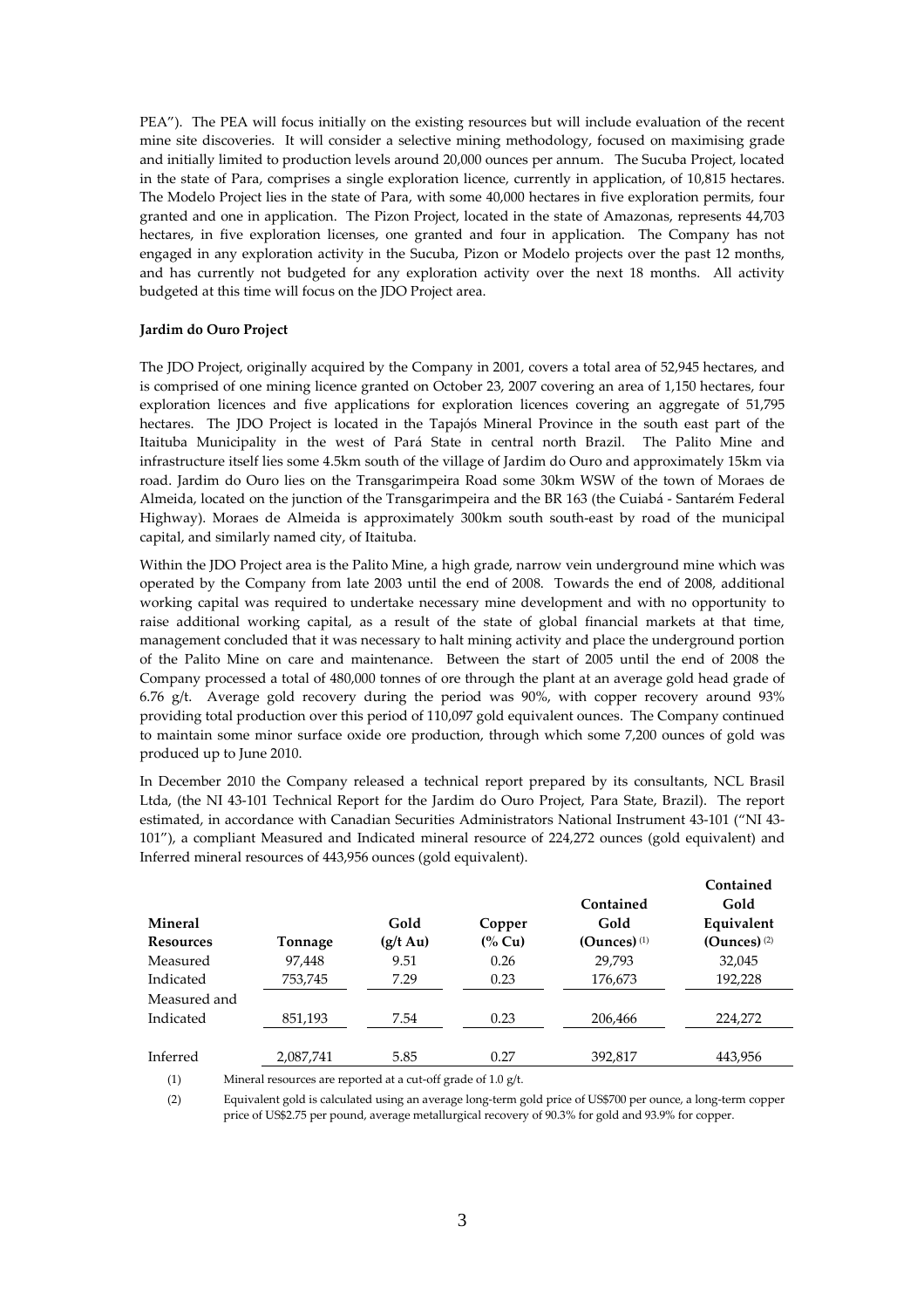The infrastructure at the Palito Mine remains intact and includes a process plant comprised of flotation and carbon-in-pulp ("CIP") gold recovery circuits capable of treating up to 600 t/day (200,000 t/year) of ore, a camp for over 200 employees and maintenance and workshop facilities. The site is supplied with mains power sourced from a 25 mW hydroelectric generating station located approximately 100 km north east of the town of Novo Progresso on the Curuá (Iriri) River.

Since placing the mine on care and maintenance, the Company has focused on mine-site exploration, primarily airborne and ground geophysics and geochemistry, followed by a recently completed 12,000m discovery and follow-up diamond drilling into advanced targets. The exploration objective has been to identify two or more Palito style and size deposits in close proximity to the Palito Mine and processing infrastructure. Two discoveries were made during 2011 within 3 kilometres of the Palito mine and management is of the view that these discoveries at Piaui and Currutela warrant further drilling to enhance these discoveries and bring them to a resource status. In addition management is of the view that Palito and Currutela are part of a single mineralised structure and consider that the area between these two areas, Palito South, also has potential to yield additional gold resources. Initial drilling undertaken during the latter part of 2011 yielded encouraging assay results.

Management are sufficiently encouraged by these results to consider that Piaui, Curutela and Palito South will between them and in time form a cornerstone of the resource growth that they set out to achieve at the start of 2010. In January 2012, the Company commissioned NCL to undertake a Canadian NI 43-101 compliant preliminary economic assessment into the viability of re-establishing underground mining operations at the Palito Mine ("the PEA"). The results of the PEA were announced by the Company on 13 June 2012 and the complete NI 43-101 compliant technical report issued on 29 June 2012. The directors believe that the PEA results support a small scale, high grade operation using selective mining techniques and the Board intends, subject to financing, to undertake the necessary mine development and remedial works as soon as possible with the intention of the first gold being produced in the third quarter of 2013. Management is hopeful that, if successful, the cash flow from the initial underground mining operation can be used, at least in part, to fund the future evaluation and development of the Piuai, Currutela and Palito South prospects.

#### **RESULTS OF OPERATIONS**

#### **Exploration and technical programmes executed during the second quarter of 2012.**

The Company's results of operations for the three month period ended 30 June 2012 were comprised solely of the activities related to the results of operations of the Company's 100% owned subsidiary Serabi Mineraçăo S.A.

#### *Highlights of the Palito PEA:*

- After-tax Internal Rate of Return ("IRR") of 68% at a realised gold price of US\$1,400 per ounce;
- Project payback within two years of first gold production;
- Net after-tax cash flow generated over project life of US\$72.2 million at a realised gold price of US\$1,400 per ounce;
- After-tax Net Present Value ("NPV") of US\$38.2 million; based on a 10% discount rate and a realised gold price of US\$1,400 per ounce;
- Average Life of Mine ("LOM") cash operating costs of US\$739 per ounce (gold equivalent) including royalties and refining costs;
- Average annual free cash flow (after tax and sustaining capital expenditure) of US\$11.0 million;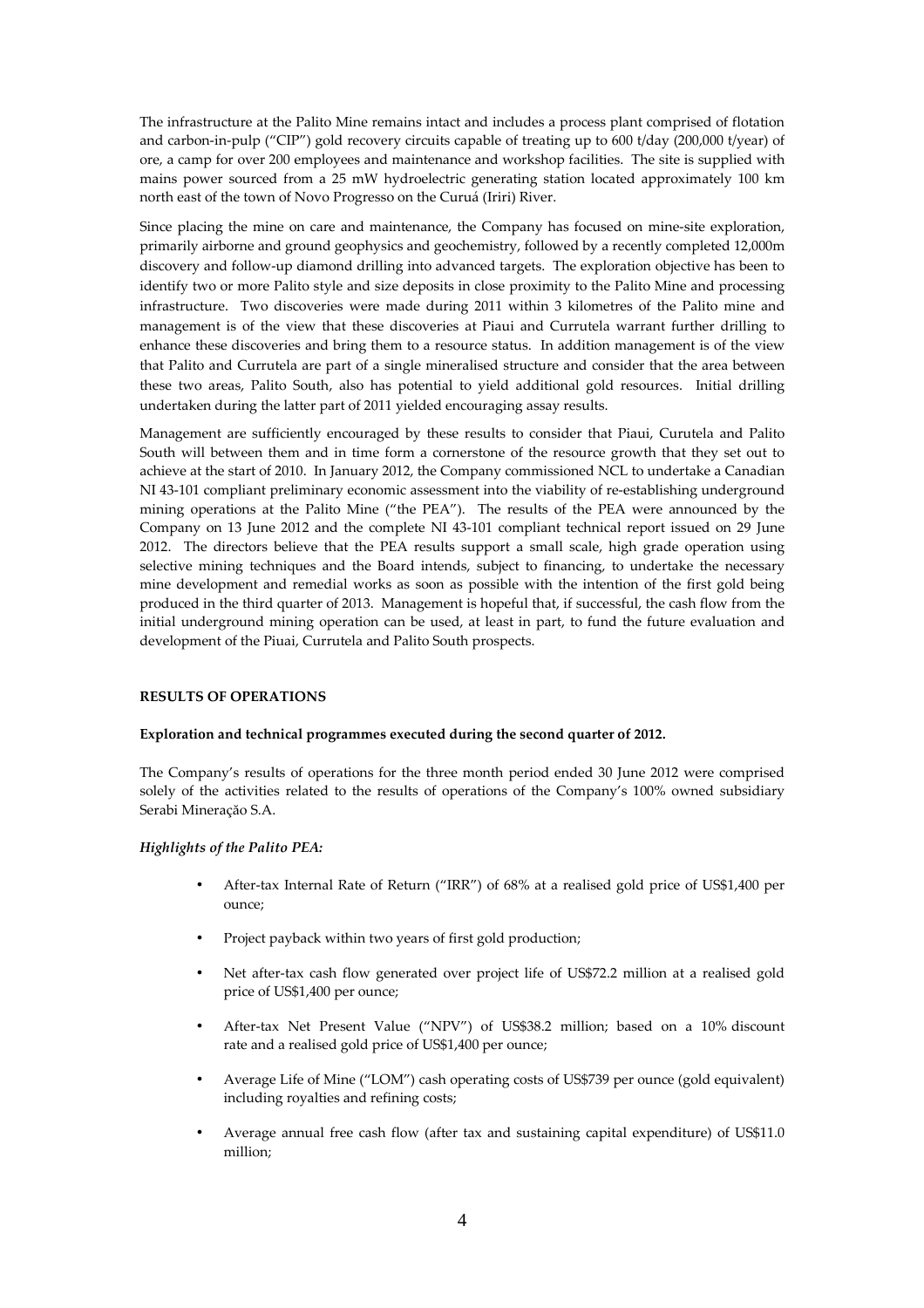- Average gold grade of 8.98 g/t gold producing a total gold equivalent production of 201,300 ounces;
- Average annual production of 24,400 gold equivalent ounces over the initial 8 year period with ranges between 19,000 to 30,000 ounces gold equivalent per annum;
- Initial capital expenditures of US\$17.8 million prior to production start-up;
- Sustaining capital expenditures of US\$26.4 million to be funded from project cash-flow;
- Measured and Indicated mineral resource inventory of 69,000 gold equivalent ounces, supported by a further Inferred resources of 153,000 gold equivalent ounces from a total geological resource of 224,000 Measured and Indicated gold equivalent ounces and 444,000 Inferred gold equivalent ounces, to be produced by underground open stoping using a cut-off grade of 3g/t gold;
- Total Life of Mine of 9 years;
- Subject to project financing, mine development start-up is expected in the fourth quarter of 2012, with ore processing set to commence during the third quarter of 2013.

The Company's focus during the second quarter of 2012 has been to ensure that NCL were able to complete and deliver their Technical Report. The Company has separately engaged their own independent contractors to assess the work to be undertaken to put the crushing and process plant back into full operational order and assess other works and safety issues that the Company may need to consider. The Company has also been inviting tenders from contract mining companies located in South America capable of providing experienced personnel to undertake the shrink stope mining that the Company intends to implement. Management have also been identifying selected individuals for some of the senior managerial and operational positions that will be required at the mine site should operations recommence.

With the release of the results of the PEA and the decision of the board to undertake the necessary mine development and remedial works, management has also been actively engaged with its advisers in securing the financing that is required to allow the Palito Mine to go back into production. In addition to the option of raising funds from the issue of new shares, the Company has been exploring options for securing debt based financing and also royalty and similar style arrangements.

# **Progress during the quarter and six months ended 30 June 2012.**

# *Property Highlights:*

- Assay results from ALS Minerals confirmed preliminary results issued in December 2011 for drilling undertaken on the Palito South extension and the Piaui prospect. Independent results reported an average upgrade for gold assays of 8% and 14.9% respectively, compared with the preliminary reported results.
- NCL personnel visited Palito during March 2012 to undertake their field evaluation and produced a positive NI 43-101 compliant report the results of which were published on 13 June 2012.
- The Operational Environmental Licence for the Palito Mine was renewed by Secretaria de Estado de Meio Ambiente ("SEMA"), the state Environmental Agency for the State of Para on 27 April 2012.

Exploration activity has been suspended during 2012 with all discovery exploration drilling at the Piaui, Palito South and Currutela prospects having been completed before the end of 2011 and the drilling contractor having left site prior to the end of 2011.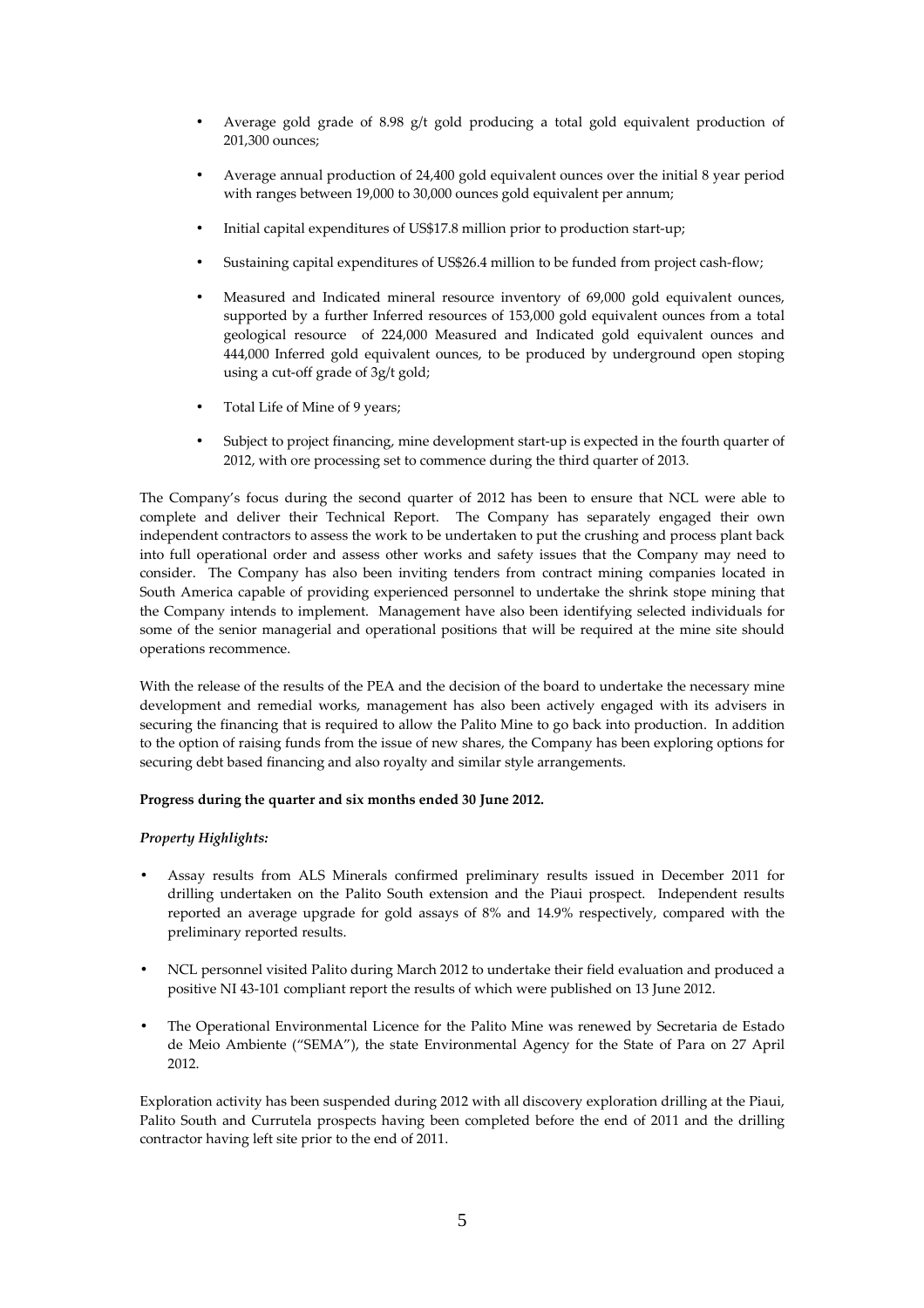With the focus on the preparation of the PEA and preparatory and planning work required in advance of commencement of the required development and remediation works that will be necessary personnel numbers have been reduced to reflect the reduced level of activity at the Palito Mine and the neighbouring exploration projects and the remaining employees have been involved with on-going plant and infrastructure maintenance, environmental management and general site rehabilitation.

A renewal of the Operational Environmental Licence for the Palito Mine was issued on 27 April 2012 by SEMA which is the appropriate regulatory authority for such matters. The new Operating Licence (LO # 6704/2012) allows the Company to extract and process gold and associated metallic ores from the Company's mining licence area # 850.175/2003, where the Palito Mine and all the Company's current Measured and Indicated resources and Inferred resources are located and ensures that all the required permits are current and in place in advance of any re-commencement of mining operations at Palito.

# *Outlook*

Exploration and development activities will continue to be limited. Future activity will be subject to the levels of funding available to the Company. With a positive PEA the Company's objective is to secure the required finance in order to follow the development plan outlined in the PEA. It could be anticipated that following securing of the required funds:

- Work would be undertaken to commence the de-watering of the mine;
- A mining contractor would be appointed;
- The company would seek to secure appointments of key personnel;
- Mining equipment and mobile mining fleet orders would be placed;
- Orders would be placed for any items required for the crushing and processing plant; and
- Exploration activity at Piaui, Palito South and Currutela would be restarted with a view to implementing drill programmes to establish Canadian National Instrument 43-101 compliant mineral resource estimates on one or more of these prospects.

# **SELECTED FINANCIAL INFORMATION**

The data included herein is taken from the Company's annual audited financial statements and unaudited interim financial information. The audited financial statements are prepared in accordance with International Financial Reporting Standards ("IFRS") in force at the reporting date and their interpretations issued by the International Accounting Standards Board ("IASB") and adopted for use within the European Union and with IFRS and their interpretations adopted by the IASB. The consolidated financial statements have also been prepared in accordance with those parts of the Companies Act 2006 applicable to companies reporting under IFRS. Whilst the unaudited interim financial statements are compiled in accordance with IFRS, they do not contain sufficient financial information to comply with IFRS.

#### **Results of Operations**

#### *Three month period ended 30 June 2012 compared to the three month period ended 30 June 2011*

For the three month period ended 30 June 2012 the Company recorded a net loss of US\$854,100 (0.94 US cents per share) compared to a net loss of US\$1,562,635 (2.44 US cents per share) for the comparative period last year. The decrease in the loss for the period reflects lower depreciation charges of US\$158,204 for the quarter compared with US\$593,796 for the quarter ended 30 June 2011. This lower level of depreciation arises as assets, particularly those in Brazil, have been subject to depreciation on a straight line basis, and whilst not necessarily in use recently and whilst still being available for use, are reaching the point where the original purchase price of these items has now been fully depreciated.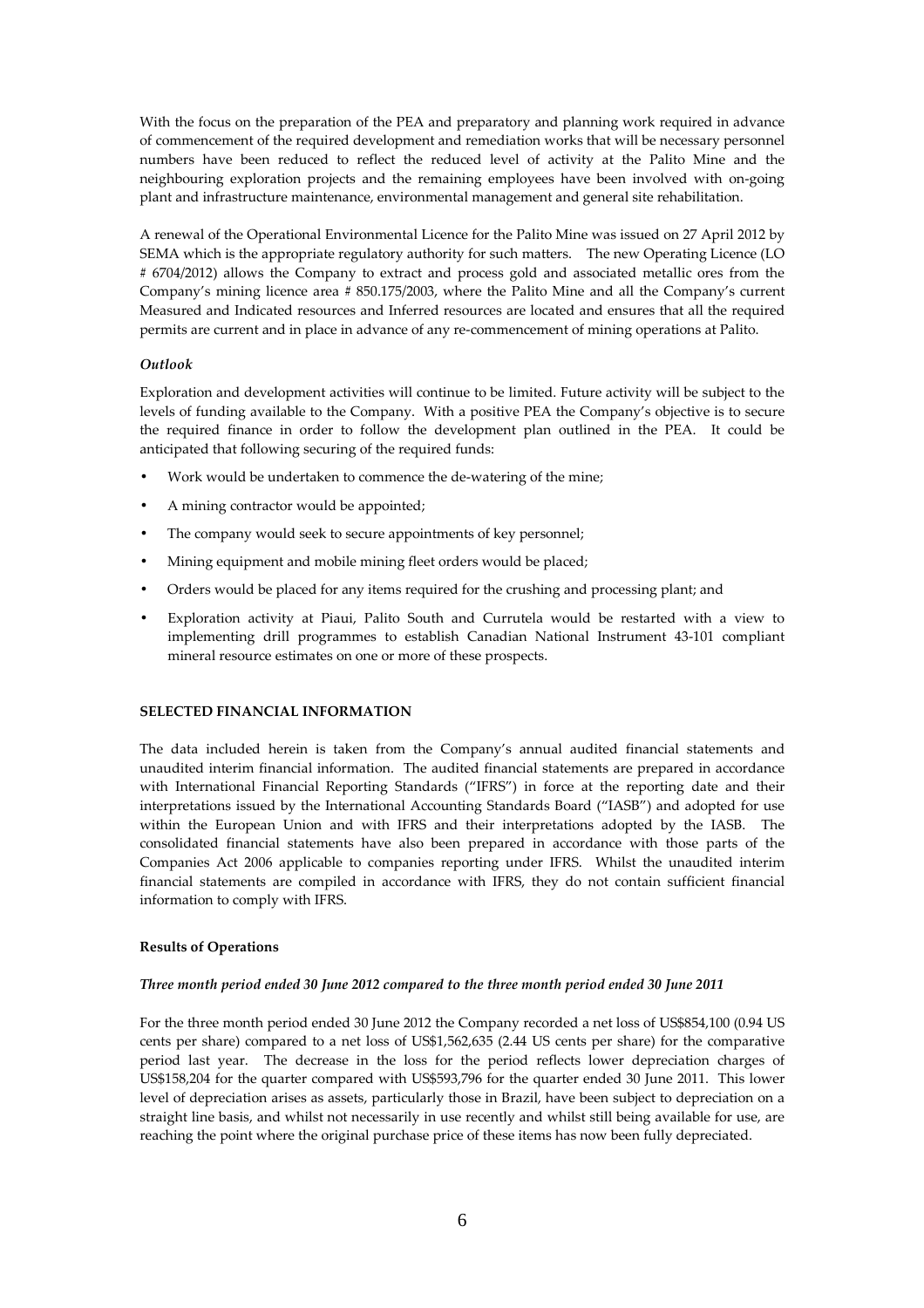Operating expenses of US\$64,250 (three months to 30 June 2011: US\$132,260) reflect charges relating to the process plant at the Palito Mine. During the second quarter of 2011 the Company was crushing waste rock for use in road construction, an activity which ceased in the latter part of 2011. Costs for 2011 therefore include consumable items related to this activity. The costs for 2012 primarily reflect the staffing costs of personnel involved in the on-going maintenance and remedial works around the crushing and process plant.

Administration costs as reported have reduced by some US\$129,000 from US\$701,818 for the three months ended 30 June 2011 to US\$573,167 for the same three month period in 2012. There have been two significant variances contributing to this reduction. As noted previously, during the 3 month period ended 30 June 2011 the Company was providing waste rock for road construction. The sales of this material, not being sales of metals, did not fall within the revenue definition adopted by the Company and were treated as other income and classified as part of administrative expenses. For the 3 months to June 2011 this amounted to BrR\$274,150 (US\$165,000). Also in the 3 months ended 31 March 2011, the Company made a provision of BrR\$486,494 (US\$293,000) in respect of settlement of employment claims made by former employees in Brazil. The charge recorded in the 3 months ended 30 June 2012 was approximately US\$26,000. The net effect of these items accounts for US\$102,000.

Excluding the above items administration costs incurred in Brazil were US\$175,000 for the three months ended 30 June 2012 compared with US\$177,500 for the 3 months ended 30 June 2011.

Administration cost incurred outside of Brazil were US\$371,289 for the 3 months ended 30 June 2012 a reduction of US\$25,000 compared with the 3 month period ended 30 June 2011.

The Company reported an exchange loss of US\$19,103 for the 3 months ended 30 June 2012 (3 months to 30 June 2011; exchange loss of US\$44,988). This included an exchange loss in respect of cash holdings of US\$27,449, which has been offset by exchange gains realised in the period of US\$8,346.

Investment income has reduced from US\$21,374 to US\$3,685 reflecting the reduced levels of cash held by the Company during the quarter ended 30 June 2012 compared with the corresponding quarter of 2011.

#### *Six month period ended 30 June 2012 compared to the six month period ended 30 June 2011*

For the six month period ended 30 June 2012 the Company recorded a net loss of US\$2,169,226 (2.47 US cents per share) compared to a net loss of US\$2,305,277 (4.22 US cents per share) for the comparative period last year.

The reduction in the loss of approximately US\$136,000 is in part explained by variations which have also influenced the results for the 3 months to 30 June 2012 namely the reductions in depreciation charges, the reduction in provisions for employment claims and the effect of sales of waste rock. In addition the costs of maintenance charges relating to the Palito plant and equipment have reduced by US\$134,000 from US\$316,000 to US\$182,000.

Administration costs have increased slightly from US\$1,367,205 for the 6 months to 30 June 2011 to US\$1,383,953, but this has been affected by the lack of waste rock sales in the 6 month period of the current year offset by the reduction in labour claim charges. For the six months to 30 June 2011 the charges established for employment claims brought in Brazil totalled BrR\$700,201 (US\$430,000) compared with BrR\$375,403 (US\$202,000) for the same 6 month period in 2012 creating a saving of US\$228,000. Waste rock sales for the 6 months to 30 June 2011 amounted to BrR\$578,124 (US\$355,000) whilst there has been no similar sales income in 2012. The net effect of these items is US\$127,000 and thus excluding these effects administration costs have reduced by US\$111,000 for the period ended 30 June 2012 compared with the period ended 30 June 2011. Of this, US\$100,000 is attributable to costs incurred in Brazil and reflects the reduced headcount and lower levels of activity during the 6 months ended 30 June 2012 compared with the corresponding period in 2011 with the balance being reductions in administration cost incurred outside of Brazil.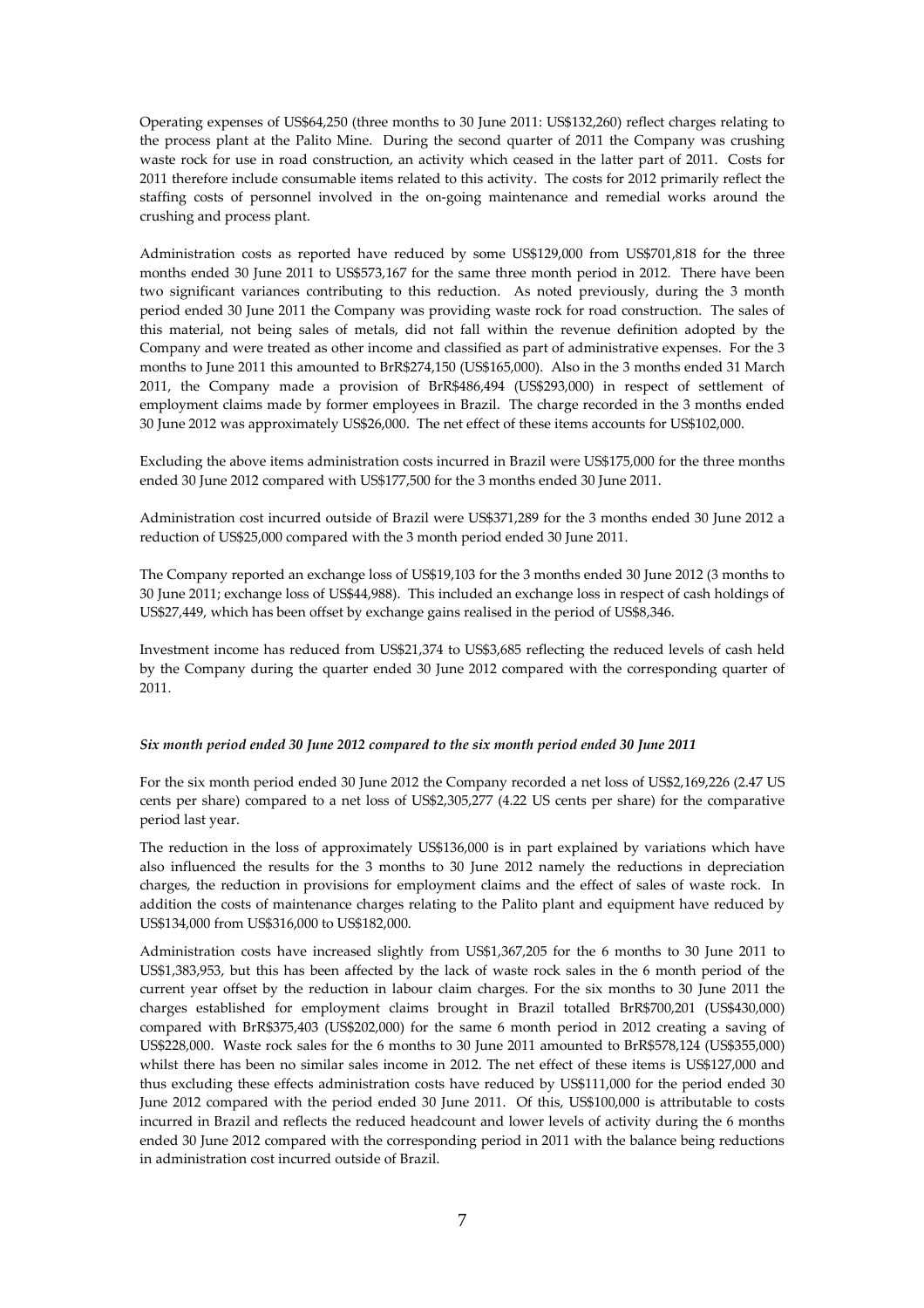During the 6 month period ended 30 June 2011 the company benefitted from a one–off income arising from the settlement of a claim with a supplier which contributed a book income derived from the release of a liability that had been established in respect of the claim of U\$540,441.

Depreciation charges for plant and equipment which have reduced by US\$576,000 from US\$1,161,132 for the 6 month period ended 30 June 2011 to US\$584,841 for the 6 month period to 30 June 2012.

The charges made in respect of the amortisation of share option awards has reduced by approximately US\$32,000 from US\$94,311 in the 6 month period ended 30 June 2011 to US\$62,394 in the corresponding period in 2012. This reflects the full amortisation of certain options during 2011 and the lower level of awards made during the 6 month period to 30 June 2011 compared with the same 6 month period in 2011.

Foreign exchange gains which have been derived primarily from cash holdings and favourable settlement of foreign currency transactions have reduced during the 6 months to 30 June 2012, reflecting in part, lower levels of currency volatility during the current year but also the reduced level of cash holdings of the company which limits the levels of gains or losses that can be achieved.

The reduced levels of cash holdings also explain the reduced level of interest income derived in the 6 months ended 30 June 2012 compared with the corresponding period of 2011.

Exchange differences on the currency translation of foreign operations reflect the revaluation of the assets and liabilities of those foreign operations. The Brazilian Real has fallen in value relative to the United States Dollar over the 6 month period ended 30 June 2012. The rate as at 30 June 2012 was 2.0213 Brazilian Real to one United States Dollar compared with a rate as at 31 December 2011 of 1.8758. This decline has resulted in a reduction in US Dollar terms of the book value of the assets of the Company's Brazilian subsidiary in particular the values attributable to the Palito Mine and the deferred exploration interests. Any appreciation in the Brazilian Real will result in a reversal of this exchange loss.

|                                    | Ouarter ended<br>30 June | Ouarter ended<br>31 March | Ouarter ended<br>31 December | Ouarter ended<br>30 September |
|------------------------------------|--------------------------|---------------------------|------------------------------|-------------------------------|
|                                    | 2012                     | 2012                      | 2011                         | 2011                          |
|                                    | US\$                     | US\$                      | US\$                         | US\$                          |
| Revenues                           |                          |                           | (99)                         | 2,843                         |
| Operating expenses                 | (64,250)                 | (117, 694)                | (103, 429)                   | (152,001)                     |
| Gross loss                         | (64,250)                 | (117, 694)                | (103, 528)                   | (149, 158)                    |
| Administration expenses            | (573, 167)               | (810, 786)                | (773, 512)                   | (745,990)                     |
| Provision for indirect taxes       |                          |                           | (129, 264)                   |                               |
| Option costs                       | (33, 244)                | (29, 150)                 | (77, 151)                    | (92, 399)                     |
| Gain / (loss) on asset disposals   | 8,599                    |                           | 38,803                       | (5,204)                       |
| Depreciation of plant and          |                          |                           |                              |                               |
| equipment and provisions           | (158, 204)               | (426,637)                 | (509,873)                    | (580, 845)                    |
| Operating loss                     | (820, 266)               | (1,384,267)               | (1,554,525)                  | (1,573,596)                   |
| Exchange                           | (19, 103)                | 87,190                    | 95,975                       | (168, 309)                    |
| Finance costs                      | (14,731)                 | (18,049)                  | (432,312)                    | 2,221                         |
| Loss before taxation               | (854, 100)               | (1,315,126)               | (1,890,862)                  | (1,739,684)                   |
| Loss per ordinary share (basic and |                          |                           |                              |                               |
| diluted)                           | $(0.94)$ cents           | $(1.56)$ cents            | (2.96) cents                 | $(2.72)$ cents                |

#### **Summary of quarterly results**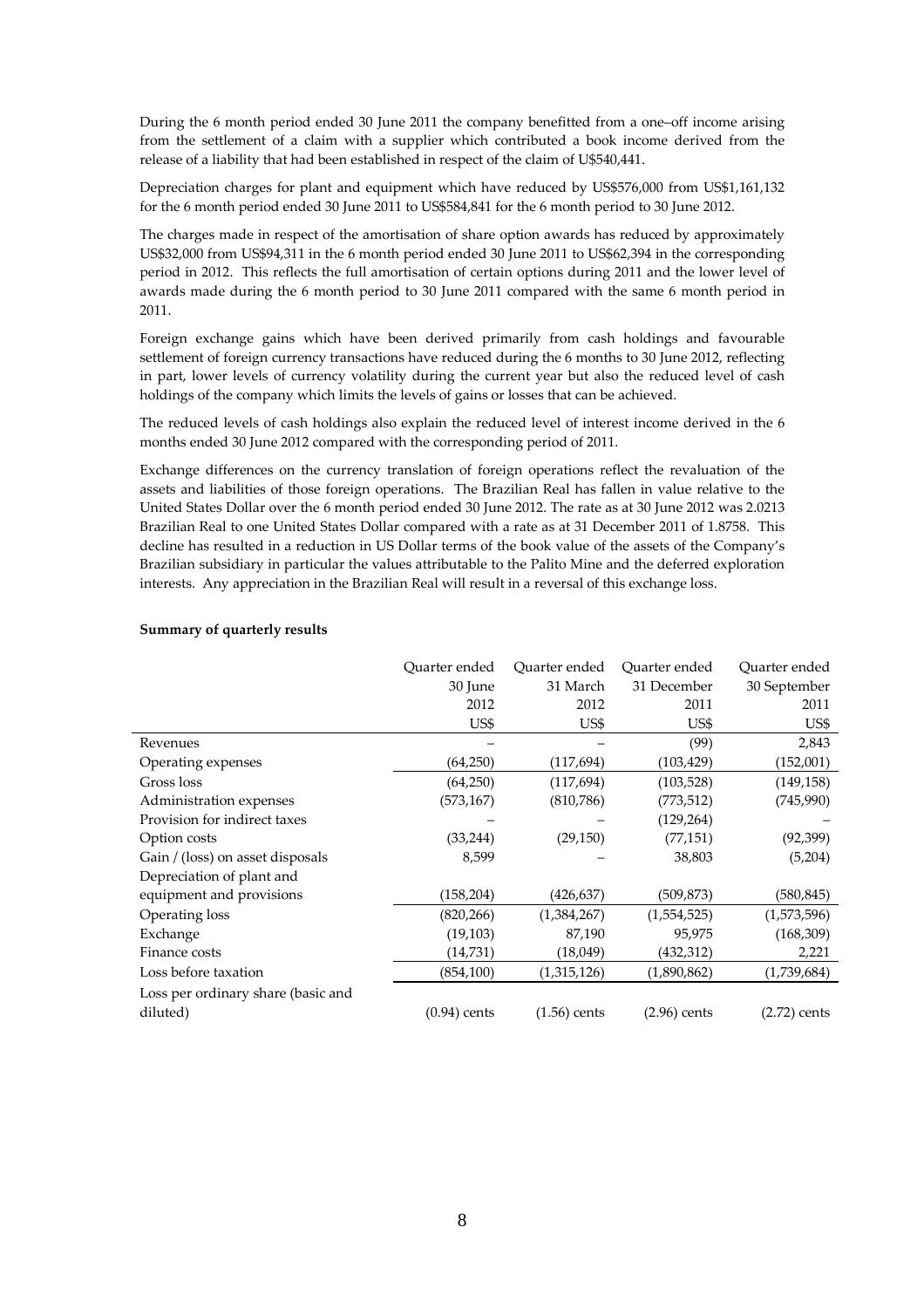|                               | Ouarter ended | Ouarter ended | Ouarter ended | Ouarter ended |
|-------------------------------|---------------|---------------|---------------|---------------|
|                               | 30 June       | 31 March      | 31 December   | 30 September  |
|                               | 2012          | 2012          | 2011          | 2011          |
|                               | US\$          | US\$          | US\$          | US\$          |
| Development and deferred      |               |               |               |               |
| exploration costs             | 17,405,081    | 17,998,296    | 16,648,884    | 15,122,184    |
| Property, plant and equipment | 25,845,466    | 28,690,108    | 28,266,092    | 29,132,327    |
| Total current assets          | 3,305,872     | 5,291,258     | 3,309,822     | 6,376,759     |
| Total assets                  | 46,556,419    | 51,979,662    | 48,224,798    | 50,631,270    |
|                               |               |               |               |               |
| Total liabilities             | 4,219,578     | 4,537,035     | 4,940,318     | 5,302,581     |
| Shareholder's equity          | 42,336,841    | 47,442,627    | 43,284,480    | 45,328,689    |

|                                    | Quarter ended  | Quarter ended  | Quarter ended  | Quarter ended  |
|------------------------------------|----------------|----------------|----------------|----------------|
|                                    | 30 June        | 31 March       | 31 December    | 30 September   |
|                                    | 2011           | 2011           | 2010           | 2010           |
|                                    | US\$           | US\$           | US\$           | US\$           |
| Revenues                           | 1,063          |                | 57,643         | 22,909         |
| Operating expenses                 | (132, 260)     | (183, 822)     | (511, 257)     | (411, 103)     |
| Gross profit/(loss)                | (131, 197)     | (183, 822)     | (453, 614)     | (388, 194)     |
| Administration expenses            | (701, 818)     | (665, 387)     | (863, 506)     | (561, 015)     |
| Settlement of supplier claim       |                | 540,441        |                |                |
| Option costs                       | (63,740)       |                |                |                |
| Write-off of past exploration      |                |                |                |                |
| expenditures                       |                | (30,571)       | (28, 569)      |                |
| Gain / (loss) on asset disposals   | 11,178         | (13, 515)      | (8,379)        | (25, 103)      |
| Impairment                         |                |                |                | (111, 106)     |
| Depreciation of plant and          |                |                |                |                |
| equipment and provisions           | (567, 336)     | (567, 336)     | (597, 548)     | (497, 439)     |
| Operating loss                     | (1, 479, 373)  | (920, 190)     | (1,951,616)    | (1,582,857)    |
| Exchange                           | (44,988)       | 187,297        | 4,085          | 241,092        |
| Finance costs                      | (38, 274)      | (9,749)        | (58, 207)      | (44, 325)      |
| Loss before taxation               | (1,562,635)    | (742, 642)     | (2,005,738)    | (1,386,090)    |
| Loss per ordinary share (basic and |                |                |                |                |
| diluted)                           | $(2.44)$ cents | $(1.65)$ cents | $(4.48)$ cents | $(3.10)$ cents |
|                                    |                |                |                |                |
| Development and deferred           |                |                |                |                |
| exploration costs                  | 14,785,541     | 11,679,390     | 9,797,406      | 8,558,842      |
| Property, plant and equipment      | 34,843,749     | 34,088,905     | 33,951,140     | 34,280,250     |
| Total current assets               | 10,897,744     | 13,933,052     | 11,174,647     | 8,412,810      |
| Total assets                       | 60,527,034     | 59,701,347     | 54,923,193     | 51,251,902     |
| Total liabilities                  | 6,076,157      | 5,603,473      | 10,571,375     | 5,586,203      |
| Shareholder's equity               | 54,450,877     | 54,097,874     | 44,351,818     | 45,665,699     |

# **Liquidity and Capital Resources**

The Company had a working capital position of US\$1,202,382 at 30 June 2012 compared to US\$625,602 at 31 December 2011. The working capital position at 30 June 2012 includes cash and cash equivalents of US\$1,697,434 (2011: US\$1,406,458). The Company does not have any asset backed commercial paper investments. As the Company has no revenue and has in recent years supported its activities by the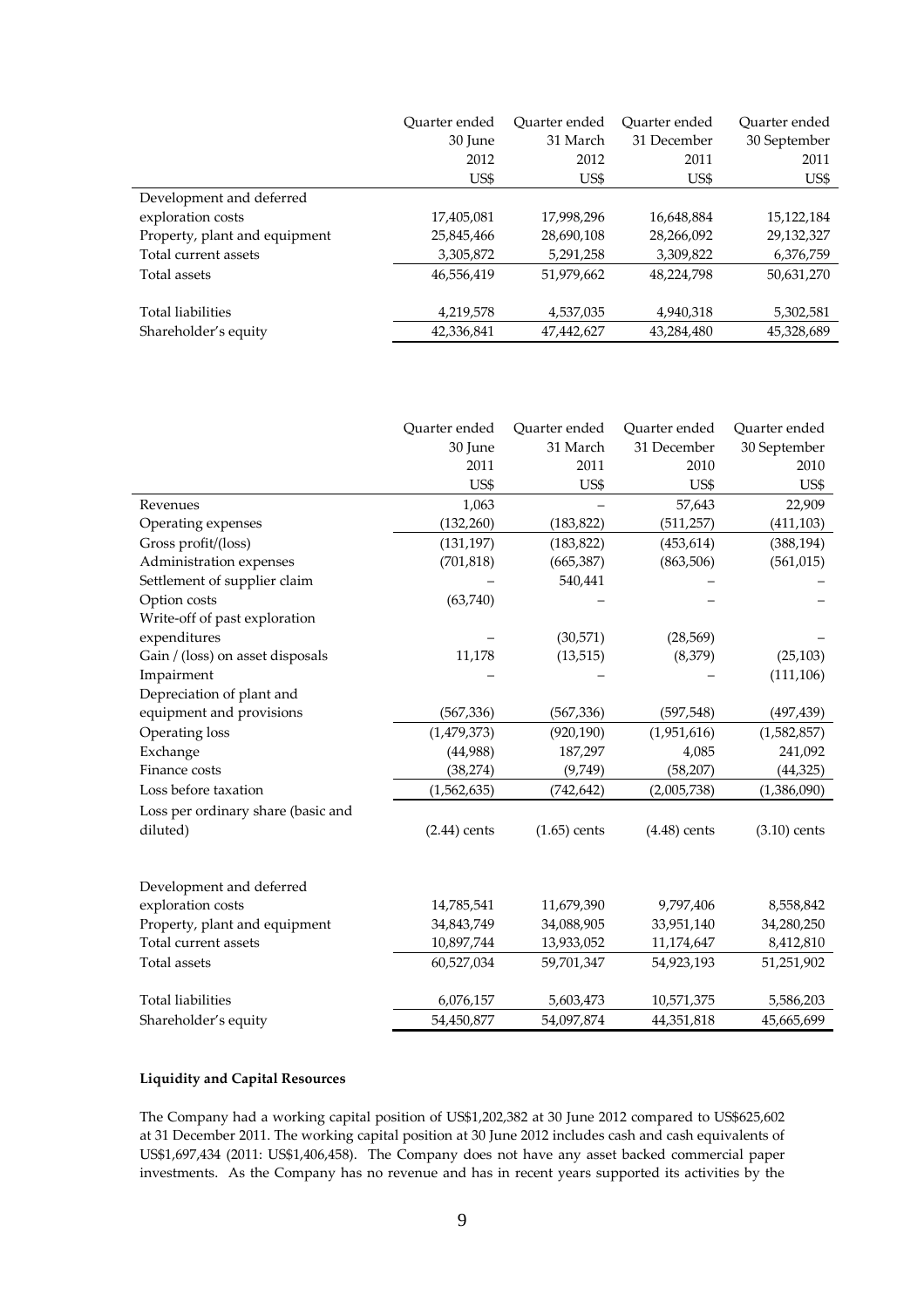issue of further equity, the working capital position at any time reflects the timing of the most recent share placement completed by the Company. During the six month period ended 30 June 2012, the Company issued 27,300,000 Ordinary Shares and 4,549,998 Warrants for gross cash proceeds of UK£2.7 million. The placement comprised the issue of 27,300,000 units where each unit consists of one Ordinary Share and one sixth of a Warrant whereby each whole Warrant entitles the holder to subscribe for one Ordinary Share at a price of UK£0.15 at any time until 23 January 2014.

The Company has during the six month period ended 30 June 2012, incurred costs of US\$1,948,956 for development and exploration expenditures on its mineral properties, including the costs of the PEA undertaken by NCL, US\$51,952 on asset purchases and used cash of US\$1,944,298 to support its operating activities. Further details of the exploration and development activities conducted during the year are set out elsewhere in this MD&A.

On 30 June 2012, the Company's total assets amounted to US\$46,556,419, which compares to the US\$48,224,798 reported at 31 December 2011. The Current Asset component has remained consistent at around US\$3.3 million and whilst some US\$2.0 million has been expended on non-current assets the devaluation of the Brazilian Real against the United States Dollar as exchange variations have reduced the carrying value of exploration interests by US\$1.2 million and of mining property, plant and equipment by US\$1.9million. The remaining reduction in value of some US\$0.55 million is attributable to depreciation charges raised during the period. Total assets are mostly comprised of property, plant and equipment, which as at 30 June 2012 totalled US\$25,845,466 (December 2011: US\$26,266,092), and deferred exploration and development cost which as at 30 June 2012 totalled US\$17,405,081 (December 2011: US\$16,648,884), of which US\$16,131,918 relates to capitalised exploration expenditures at, or in close proximity to, the Palito Mine. The Company's total assets also included cash holdings of US\$1,697,434 (December 2011: US\$1,406,458).

Receivables of US\$77,132 as at 30 June 2012 have reduced by US\$10,300 compared to the receivables balance of US\$87,440 as at 31 December 2011. The receivables as of 30 June 2012 are primarily deposits paid by the Company. Prepayments as of 30 June 2012 were US\$545,441 compared with US\$701,669 as at 31 December 2011, a decrease of US\$156,228. The prepayments primarily represent prepaid taxes in Brazil amounting to US\$483,650, of which the majority is federal and state sales taxes which the Group expects to recover either through off-set against other federal tax liabilities or through recovery directly.

The Company's total liabilities at 30 June 2012 of US\$4,219,578 (December 2011: US\$4,940,318) included accounts payable to suppliers and other accrued liabilities of US\$2,345,038 (December 2011: US\$3,192,900). The total liabilities include US\$326,564 including accrued interest (December 2011: US\$296,122) attributable to the £300,000 loan from a related party, which has a repayment date of 31 October 2014 subject to the right of the holder at any time, on one or more occasions, on or before the repayment date, to convert any of the outstanding amounts owed by the Company to Ordinary Shares at a price of 15 pence per Ordinary Share. It also includes the amount of US\$1,547,976 (December 2011: US\$1,451,296) in respect of provisions including US\$1,155,000 (December 2011: US\$1,155,000) for the cost of remediation of the current Palito Mine site at the conclusion of operational activity.

In March 2012 the Company engaged NCL Ingenieria y Construccion SA ("NCL") to prepare a Preliminary Economic Assessment into the viability of re-commencing underground mining operations at Palito. The positive results of this PEA were released on 13 June 2012 and the full NI 43-101 compliant Technical Report was released on 29 June 2012. Following the positive conclusions of the PEA, the directors believe that the results support a small scale, high grade operation at Palito using selective mining techniques and the Board intends subject to financing to undertake the necessary mine development and remedial works as soon as possible with the intention of the first gold being produced during the third quarter of 2013. Management is currently actively engaged in securing the required finance and is evaluating a number of financing options.

Subject to raising this finance, management believes that the Company will have adequate working capital to undertake all of its currently planned exploration and development programmes for the remainder of 2012 in relation to the Company's existing mineral properties and to cover administrative expenses for the same fiscal year and will thereafter have sufficient funds to finance the group and its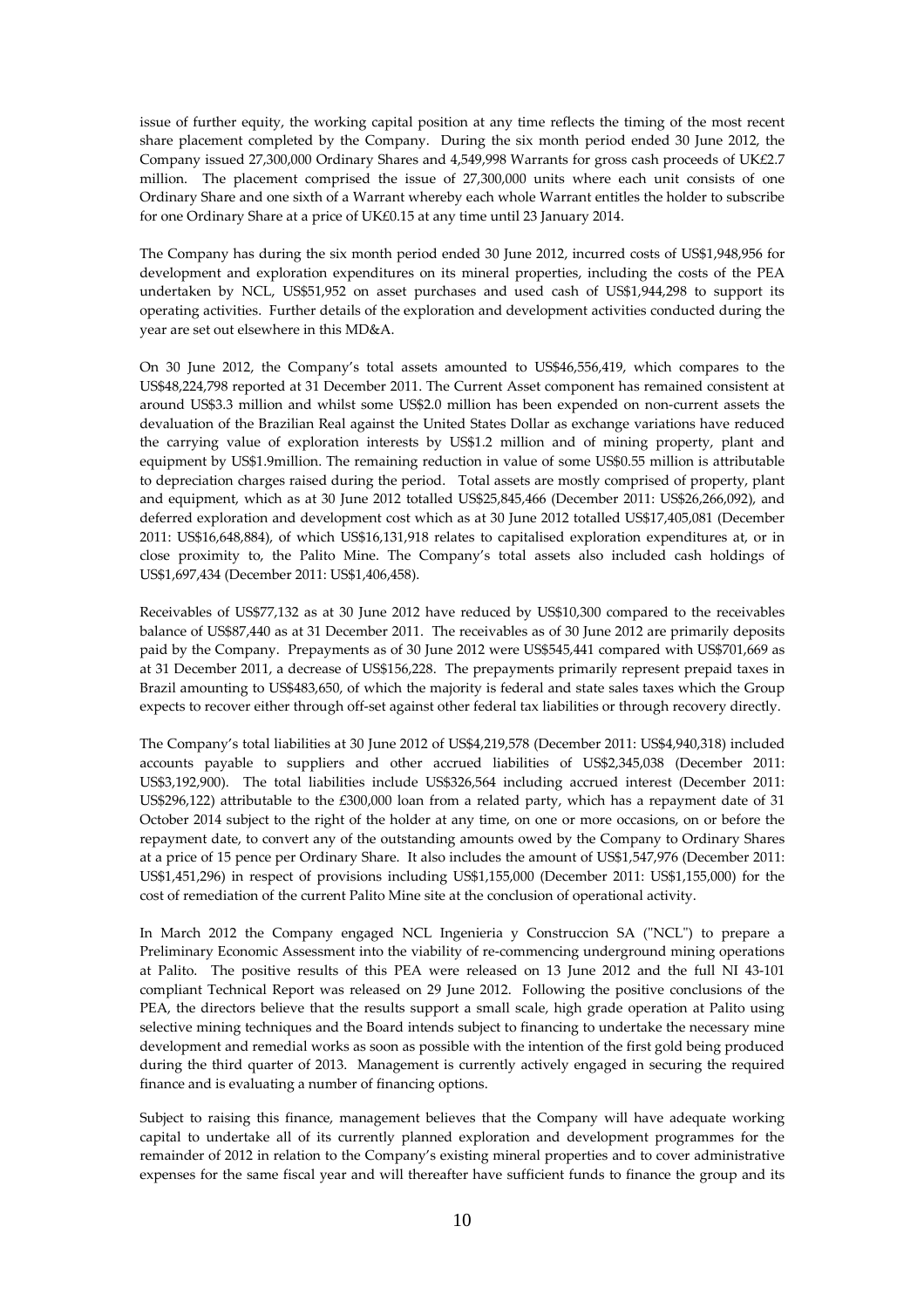commitments for the foreseeable future. Whilst the Directors are confident that they are taking all the necessary steps to ensure that the funding will be available, there can be no certainty that this will be the case. Were future funding not to become available in an appropriate timescale, the Directors would need to consider alternative strategies.

#### **Contractual commitments**

The Company has operating leases in respect of office premises in London, England and Belo Horizonte, Brazil.

The Company holds certain exploration prospects which require it to make certain payments under rental or purchase arrangements allowing the Company to retain the right to access and undertake exploration on these properties. Failure to meet these obligations could result in forfeiture of any affected prospects. Management estimates that the cost over the next twelve months of fulfilling the current contracted commitments on all the properties in which the Group has an interest will be US\$212,130.

On 9 November 2009 (as further detailed in note 16 of the Company's 2011 annual financial statements) the Company entered into a Convertible Loan Stock agreement with Greenwood Investments Limited ("Greenwood") whereby Greenwood made available to the Company a loan of UK£300,000 repayable on 31 October 2014. Greenwood has the right at any time, on one or more occasions, on or before the repayment date to convert any of the outstanding amounts owed by the Company to Ordinary Shares at a price of 15 pence per share. The loan was drawn down on 14 December 2009 and interest will accrue at the rate of 1 per cent. per annum and is compounded. In January 2012 Greenwood assigned its interest in the Convertible Loan Stock to Anker Holding AG. Anker Holding AG is beneficially owned by the spouse of Mr. Christopher Kingsman, a non-executive director of the Company.

|                               |         |           | Payments due by period |           |         |
|-------------------------------|---------|-----------|------------------------|-----------|---------|
| Contractual obligations       | Total   | Less than | 1-3 years              | 4-5 years | After 5 |
|                               |         | 1 year    |                        |           | years   |
|                               | \$      | \$        | S                      | \$        | \$      |
| Long term debt                | 319,020 |           | 319,020                |           |         |
| Capital lease obligations     |         |           |                        |           |         |
| Operating leases              | 167,869 | 102,588   | 65.281                 |           |         |
| Purchase obligations          |         |           |                        |           |         |
| Other long term obligations   |         |           |                        |           |         |
| Total contractual obligations | 486,889 | 102,588   | 384,301                |           |         |

#### **Transactions with related parties of the Company**

During the three month period ended 30 June 2012, the Company has not engaged in any transaction with a related party of the Company.

# **Financial and other instruments**

The Company's financial assets at 30 June 2012 which comprise trade and other receivables and cash, are classified as loans and receivables. All of the Company's financial liabilities which comprise trade and other payables, accruals and interest bearing liabilities, are classified as liabilities measured at amortised cost.

The Company has not entered into any derivative transactions and it is not currently the Company's policy to undertake trading in financial instruments.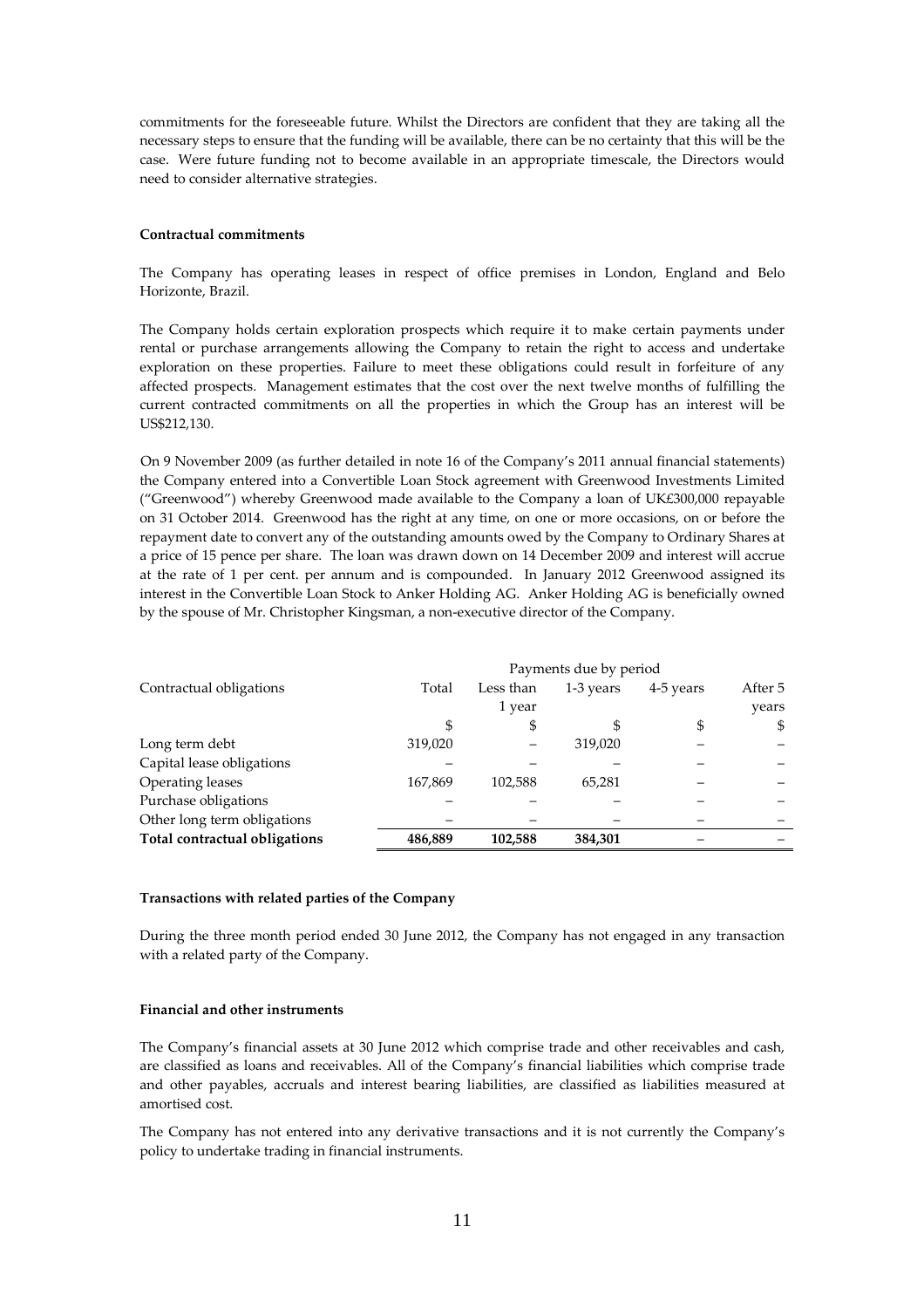The main financial risks arising from the Company's activities remain unchanged from the previous financial year namely commodity prices, currency, liquidity, credit and interest rates. The Board reviews and agrees policies for managing each of these risks and these are summarised below:

#### **Commodity price risk**

By the nature of its activities and whilst the Company may only produce very limited revenue, the Company is potentially exposed to fluctuations in commodity prices and in particular the price of gold and copper as these could affect its ability to raise further finance in the future, its future revenue levels and the viability of its projects. It is not currently the Company's intention to enter into any arrangements to protect itself from changes in the prices of these commodities. The Company does however closely monitor the prices of these commodities and will consider the use of hedging contracts, where appropriate, in the future.

At the end of the three month period ended 30 June 2012 and at the end of the financial year ended 31 December 2011, the Company had no unsold or part-paid production and accordingly the results for the year and the equity position of the Company is not affected by any change in commodity prices subsequent to the end of the period.

#### **Interest rate risk**

The Company currently finances its operations through equity financing and has a convertible loan of UK£300,000 which bears interest at the rate of 1% per annum compounded and has a repayment date of October 2014.

There is not considered to be any material interest rate risk. The Company's policy is to retain surplus funds as short-term deposits, of up to 32 days duration, at prevailing market rates and to pay trade payables within their credit terms.

The fair value of all financial instruments is approximately equal to book value due to their short-term nature.

# **Liquidity risk**

To date the Company has relied on shareholder funding and, in prior years, short-term trade finance and fixed rate finance leases to finance its activities. The Company has also drawn down on a convertible loan stock instrument which is repayable in 2014, but otherwise does not have any other borrowing or credit facilities. The Company's objectives when managing its capital are to maintain financial flexibility to achieve its development plans, safeguard its ability to continue to operate as a going concern through management of its costs whilst optimising its access to capital markets by endeavouring to deliver increase in value of the Company for the benefit of shareholders. In establishing its capital requirements the Company will try to take account of the risks inherent in its plans and proposed activities and prevailing market conditions. During the six month period ended 31 June 2012 and the twelve month period ended 31 December 2011, the Company raised new funds through the issue of new shares. Continued development of the Company's projects will be dependent on the ability to attract additional funding, through joint ventures, asset disposals, new equity or debt. There is no guarantee that the Company will be able to secure adequate funding in the future or that the terms of such funding will be acceptable.

#### **Currency risk**

Although the Company is incorporated in the United Kingdom its financial statements and those of the group are denominated in US Dollars.

Share issues have been priced in Sterling with the exception of the issue of Special Warrants undertaken in December 2010 and the issue of new Ordinary Shares and Warrants on 30 March 2011 which were both priced in Canadian dollars. The Company expects that future issues of Ordinary Shares may be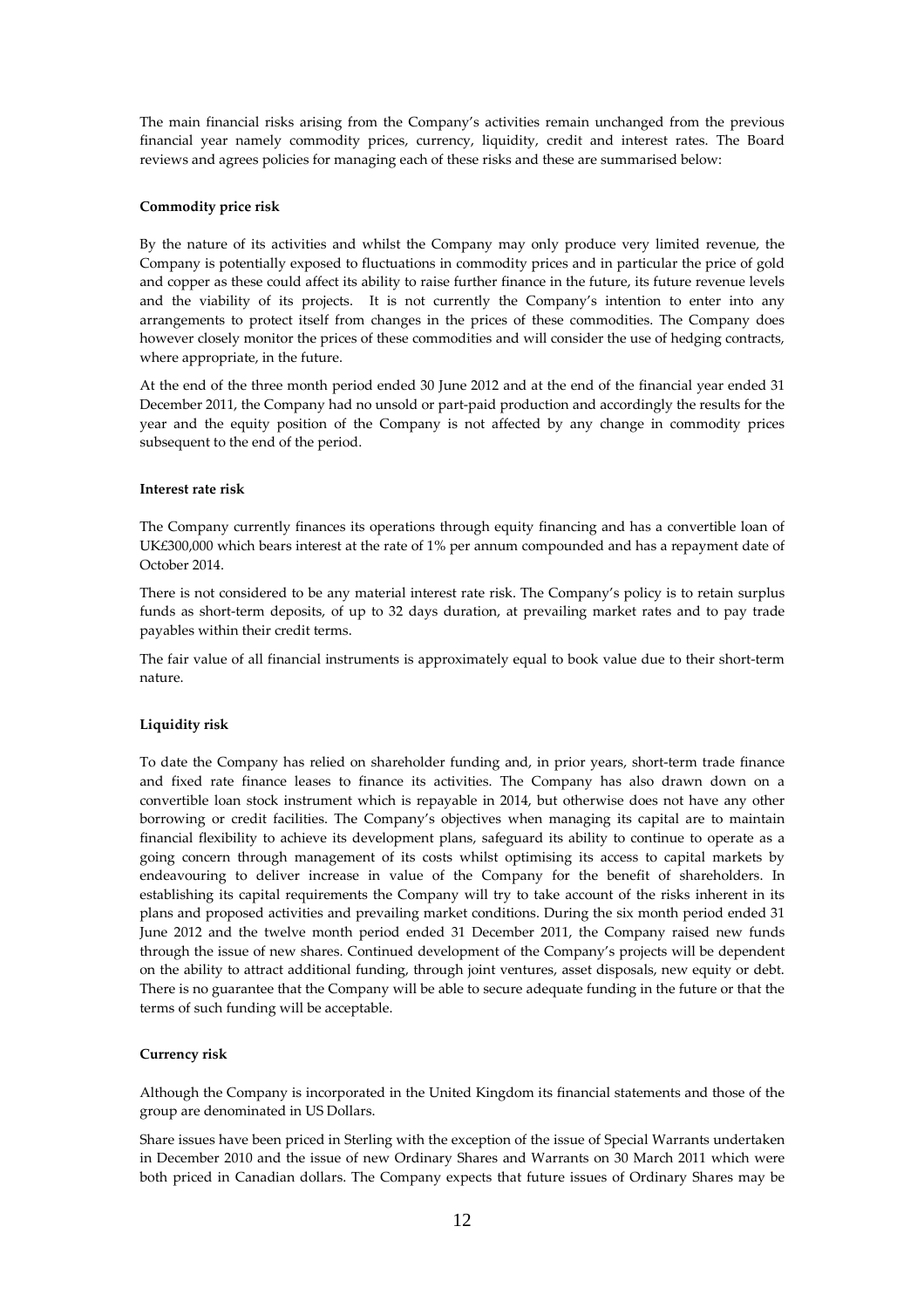priced in Sterling or Canadian dollars. Expenditure is primarily in Brazilian Real but also in US Dollars, Sterling, and Canadian Dollars.

The Company's main subsidiary operates in Brazil with its expenditure being principally in Brazilian Real and its financial statements are maintained in that currency. The Company's policy for dealing with exchange differences is outlined in the statement of Significant Accounting Policies in its 2011 Annual Report and Accounts under the heading "Foreign currencies".

The Company does not presently utilise swaps or forward contracts to manage its currency exposures, although such facilities are considered and may be used where appropriate in the future.

The Company seeks to minimise its exposure to currency risk by closely monitoring exchange rates and holding surplus funds in currencies considered most appropriate to their expected future utilisation.

The Company considers book value to equal fair value.

The functional currency of the Company's operations is US Dollars, which is also the reporting currency. The Company's cash holdings at the balance sheet date were held in the following currencies:

|                   | 30 June   | 31 December |
|-------------------|-----------|-------------|
|                   | 2012      | 2011        |
|                   | \$        | \$          |
| US Dollar         | 517,055   | 439,739     |
| Canadian Dollar   | 237,282   | 586,986     |
| Sterling          | 887,769   | 245,742     |
| Australian Dollar | 2,376     | 134         |
| Brazilian Real    | 52,952    | 133,857     |
| Total             | 1,697,434 | 1,406,458   |

The cash is held at floating rates prevailing at the balance sheet date.

#### **Credit risk**

The Company's exposure to credit risk is limited to its cash and cash equivalents and trade and other receivables amounting to US\$2,320,007 as at 30 June 2012 (31 December 2011: US\$2,195,567). It is the Company's policy to only deposit surplus cash with financial institutions that hold good credit ratings and to provide credit in respect of receivables only with parties that themselves have good credit history or otherwise to hold some form of lien pending settlement.

#### **Subsequent events**

There are no events to be reported subsequent to 30 June 2012.

#### **Changes in accounting policies**

The Company has not adopted any standards or interpretations in advance of the required implementation dates. There has been no significant measurement impact on the consolidated financial statements from new standards or interpretations effective in 2012.

It is not anticipated that the adoption in the future of the new or revised standards or interpretations that have been issued by the International Accounting Standards Board will have a material impact on the Company's earnings or shareholders' funds.

#### **Off balance sheet arrangements**

As of the date of this Management's Discussion and Analysis, the Company does not have any offbalance sheet arrangements that have, or are reasonably likely to have, a current or future effect on the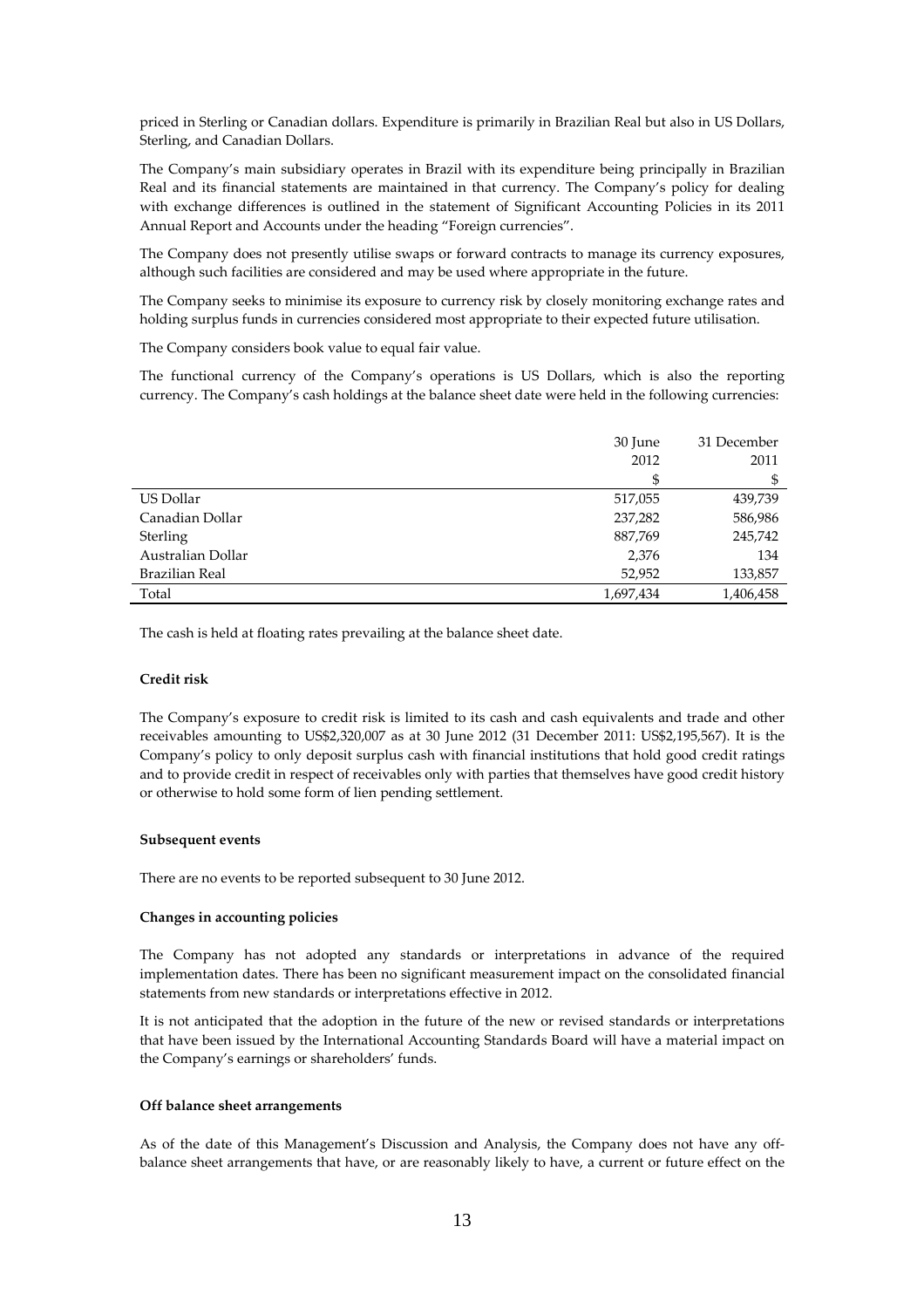results of operations or financial condition of the Company, including, and without limitation, such considerations as liquidity and capital resources.

# **Critical accounting estimates**

The preparation of financial statements requires management to make judgements and assumptions about the future in the use of accounting estimates. These will, by definition, seldom equal the related actual results and adjustments will consequently be necessary. Estimates are continually evaluated, based on experience and reasonable expectations of future events.

Accounting estimates are applied in determining the carrying values of significant assets and liabilities.

The estimates and underlying assumptions are reviewed on an on-going basis. Revisions to accounting estimates are recognised in the period in which the estimate is revised if the revision affects only that period, or in the period of the revision and future periods if the revision affects both current and future periods.

The following are the critical judgements, apart from those involving estimations (see below), that management has made in the process of applying the entity's accounting policies and that have the most significant effect on the amounts recognised in financial statements.

#### **Impairment of goodwill and other assets**

Determining whether goodwill is impaired requires an estimation of the value in use of the cash-generating units to which goodwill has been allocated. The value in use calculation requires the entity to estimate the future cash flows expected to arise from the cash-generating unit and a suitable discount rate in order to calculate present value.

The Group reviews the estimated useful lives of property, plant and equipment at the end of each annual reporting period. Further disclosure is provided in note 19 of the financial statements for the year ended 31 December 2011, regarding the key assumptions made in arriving at the value in use.

#### **Provisions**

The Group reviews estimates of provisions for potential liabilities at the end of each reporting period where applicable taking into account the circumstances of the potential liability, the availability and confidence of information used to calculate the potential liability and where applicable past history regarding the actual liability incurred in similar situations.

#### **Disclosure controls and procedures**

The Chief Executive Officer and Chief Financial Officer have designed disclosure controls and procedures, or have caused them to be designed under their supervision, in order to provide reasonable assurance that:

- material information relating to the Company is made known to the Chief Executive Officer and Chief Financial Officer by others, particularly during the period in which the interim and annual filings are being prepared; and
- information required to be disclosed by the Company in its annual filings, interim filings or other reports filed or submitted by it under securities legislation is recorded, processed, summarised and reported within the time periods specified in securities legislation.

As at December 31, 2011, an evaluation was carried out, under the supervision of the Chief Executive Officer and Chief Financial Officer, of the design and operating effectiveness of the Company's disclosure controls and procedures. Based on this evaluation, the Chief Executive Officer and Chief Financial Officer concluded that the Company's disclosure controls and procedures were effective as at December 31, 2011.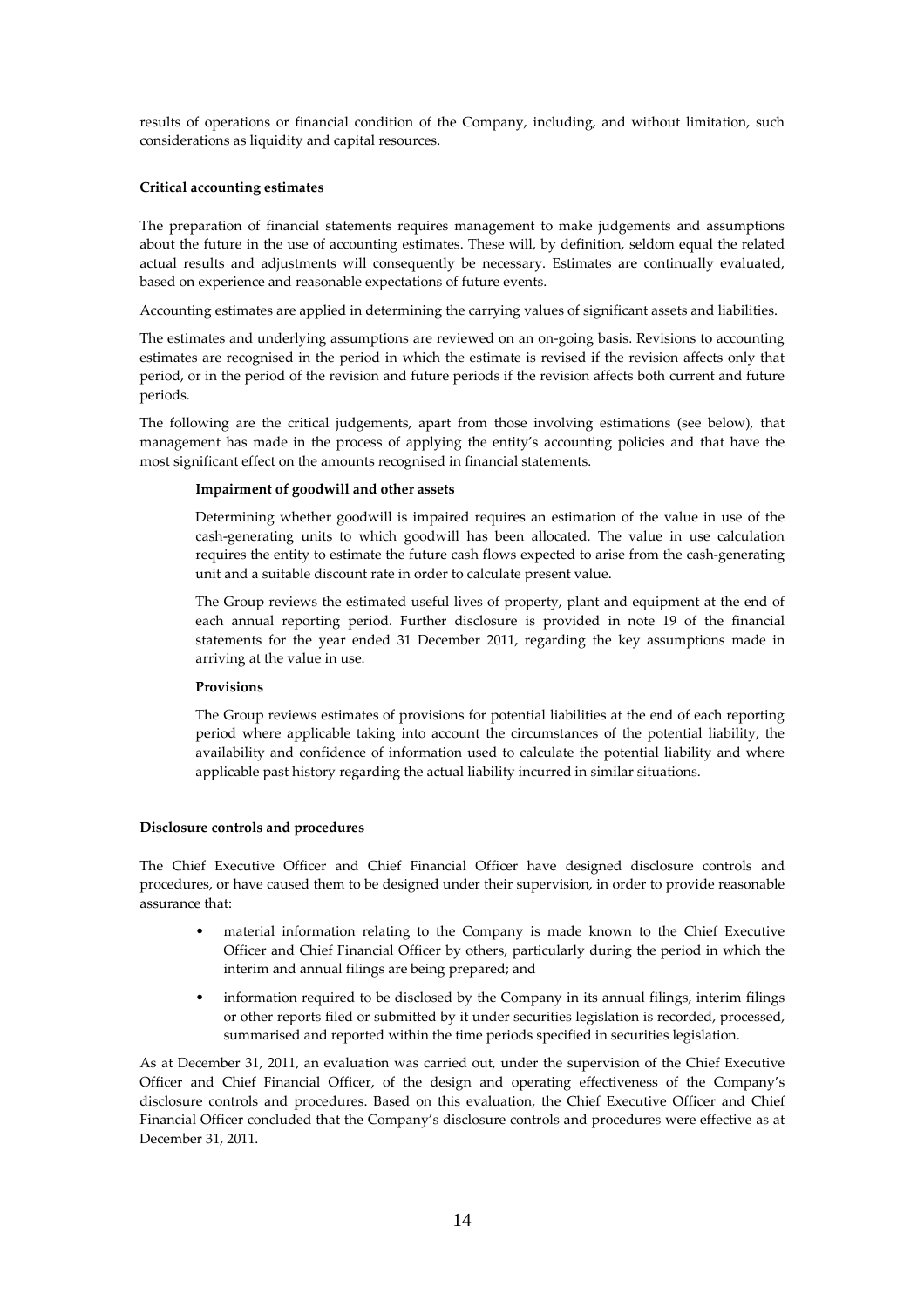#### **Internal controls over financial reporting**

The Chief Executive Officer and Chief Financial Officer have also designed internal controls over financial reporting, or have caused them to be designed under their supervision, in order to provide reasonable assurance regarding the reliability of financial reporting and the preparation of financial statements for external purposes in accordance with IFRS.

As at December 31, 2011, an evaluation was carried out, under the supervision of the Chief Executive Officer and Chief Financial Officer, of the design and operating effectiveness of the Company's internal controls over financial reporting. Based on this evaluation, the Chief Executive Officer and Chief Financial Officer concluded that the internal controls over financial reporting were effective as at December 31, 2011, using the criteria, having taking account of the size and nature of the Company, put forward by the Turnbull Guidance on best practice of Internal Controls for UK listed companies.

The Company's management, including the Chief Executive Officer and the Chief Financial Officer, does not expect that its disclosure controls and internal controls over financial reporting will prevent or detect all errors and fraud. A cost effective system of internal controls, no matter how well conceived or operated, can provide only reasonable, not absolute, assurance that the objectives of the internal controls over financial reporting are achieved.

#### **Changes in internal controls over financial reporting**

There have been no changes in the Company's internal controls over financial reporting during the period ended 30 June 2012 that have materially affected, or are reasonably likely to materially affect, the Company's internal controls over financial reporting.

#### **Disclosure of outstanding share data**

The Company has an authorised capital of UK£30,000,000 comprised of 333,735,776 Ordinary Shares of 5 pence each and 140,139,065 Deferred Shares of 9.5 pence each.

The Company had the following Ordinary Shares, Deferred Shares, Stock Options and Warrants outstanding at 14 August 2012:

| Ordinary Shares                           | 91,268,529  |
|-------------------------------------------|-------------|
| <b>Stock Options</b>                      | 6,520,785   |
| Tradeable Warrants                        | 9.535.000   |
| Other Warrants                            | 5,635,398   |
| Fully diluted ordinary shares outstanding | 112,959,712 |

The above table does not include 2,100,123 Ordinary Shares being the maximum number of Ordinary Shares that the Company calculates it would be obliged to issue in satisfaction of the Convertible Loan, being the principal owed of UK£300,000 and the accumulated interest over the life of the Convertible Loan of UK£15,018.

Fratelli Investments Limited holds 17,616,000 Ordinary Shares in the Company and 3,625,833 warrants. Following the placing of units on 24 January 2012 whereby Fratelli acquired 13,625,000 units, Fratelli has entered into an orderly marketing agreement on 24 January 2012, whereby Fratelli has agreed not to dispose of any of its shares in the Company (save in certain agreed circumstances) prior to 24 January 2013.

#### **Qualified persons statement**

*The technical information contained within this Management Discussion and Analysis has been reviewed and approved by Michael Hodgson, CEO of the Company. Mr Hodgson is an Economic Geologist by training with over 25 years' experience in the mining industry. He holds a BSc (Hons) Geology, University of London, a MSc*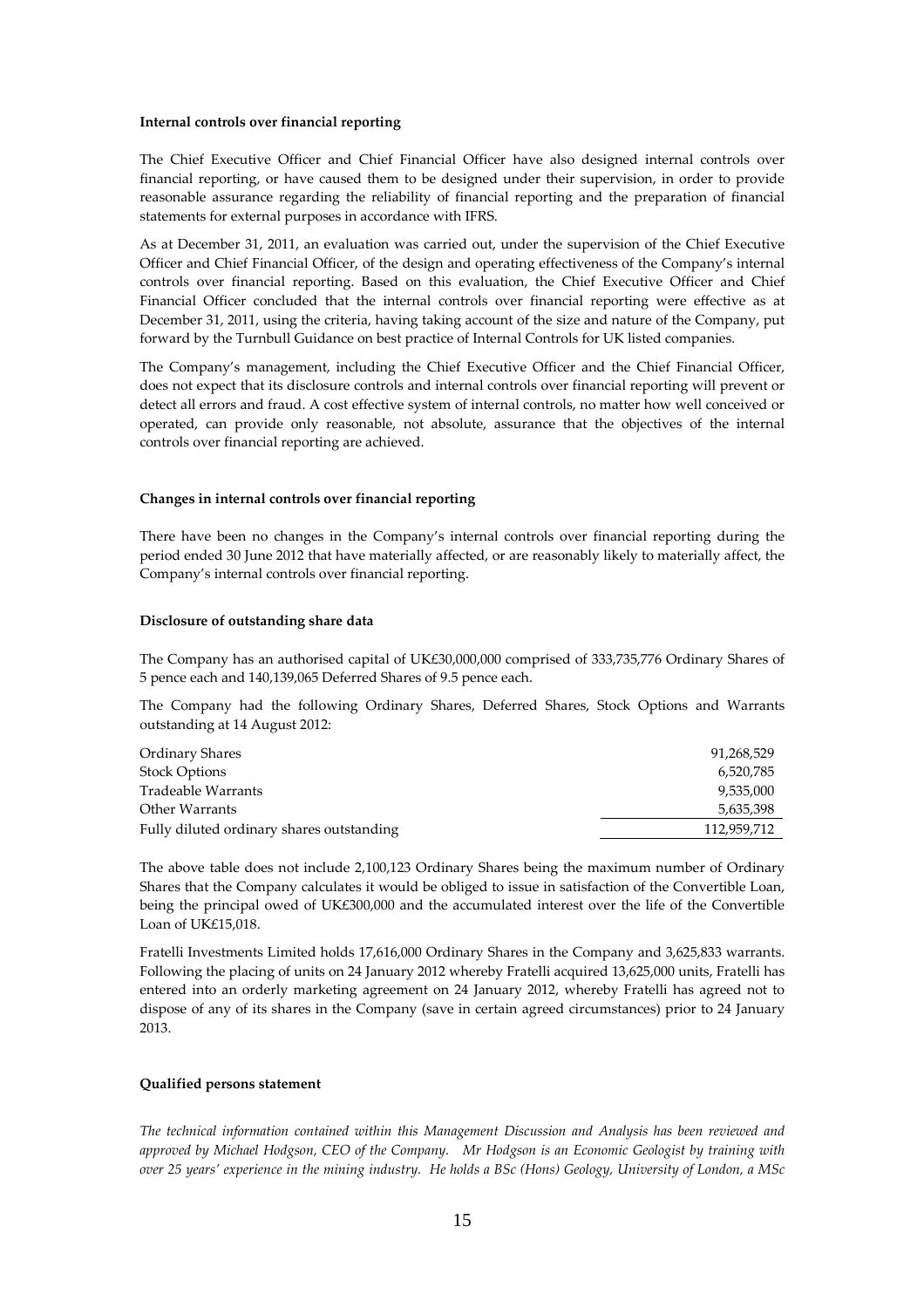*Mining Geology, University of Leicester and is a Fellow of the Institute of Materials, Minerals and Mining and a Chartered Engineer of the Engineering Council of UK, recognising him as both a Qualified Person for the purposes of Canadian National Instrument 43-101 and by the AIM Guidance Note on Mining and Oil & Gas Companies dated June 2009.* 

#### **Cautionary statement on forward-looking information**

*This management's discussion and analysis contains "forward-looking information" (also referred to as "forwardlooking statements"*) which may include, but is not limited to, statements with respect to the future financial or *operating performance of the Company and its projects, the future price of gold or other metal prices, the estimation of mineral resources, the realisation of mineral resource estimates, the timing and amount of estimated future production, costs of production, capital, operating and exploration expenditures, costs and timing of the development of new deposits, costs and timing of future exploration and/or exploitation, requirements for additional capital, government regulation of mining operations, environmental risks, reclamation expenses, title disputes or claims, limitations of insurance coverage and the timing and possible outcome of regulatory matters, and that reflects management's expectations regarding the Company's future growth, results of operations, performance and business prospects and opportunities. Often, but not necessarily always, the use of words such as "anticipate", "believe", "plan", "estimates", "expect", "intend", "budget", "scheduled", "forecasts" and similar expressions have been used to identify these forward-looking statements or variations (including negative variations) of such words and phrases, or statements that certain actions, events or results "may", "could", "would", "might" or "will" be taken, occur or be achieved. These statements reflect management's current beliefs and are based on information currently available to management. Except for statements of historical fact relating to the Company, information contained herein constitutes forward-looking statements, including any information as to the Company's strategy, plans or financial or operating performance. Forward-looking statements involve significant risks, uncertainties and assumptions and other factors that may cause the actual results, performance or achievements of the Company to be materially different from any future results, performance or achievements expressed or implied by the forward-looking statements. Important factors that could cause actual results to differ from these forward-looking statements include risks related to failure to define mineral resources, to convert estimated mineral resources to reserves, the grade and recovery of ore which is mined varying from estimates, future prices of gold and other commodities, capital and operating costs varying significantly from estimates, political risks arising from operating in Brazil, uncertainties relating to the availability and costs of financing needed in the future, changes in equity markets, inflation, changes in exchange rates, fluctuations in commodity prices, delays in the development of projects, conclusions of economic evaluations, changes in project parameters as plans continue to be refined, uninsured risks and other risks involved in the mineral exploration and development industry. A description of risk factors applicable to the Company can be found in the section "Risks and uncertainties" in this management's discussion and analysis. Although the forward-looking statements contained in this management's discussion and analysis are based upon what management believes to be reasonable assumptions, the Company cannot assure prospective purchasers that actual results will be consistent with these forward-looking statements. These forward-looking statements are made as of the date of this management's discussion and analysis, and the Company assumes no obligation to update or revise them to reflect new events or circumstances, except in accordance with applicable securities laws. There can be no assurance that forwardlooking statements will prove to be accurate, as actual results and future events could differ materially from those anticipated in such statements. Accordingly, readers should not place undue reliance on forward-looking statements.*

#### **Risks and uncertainties**

**In addition to the other information set forth in this report, the reader should carefully consider the risk factors below which could materially affect the Company's business, financial condition and/or future results. These risks are not the only risks facing the Company. Additionally risk and uncertainties not currently known to the Company or that management currently deems to be immaterial, may also materially affect the Company's business, financial condition and/or future results.**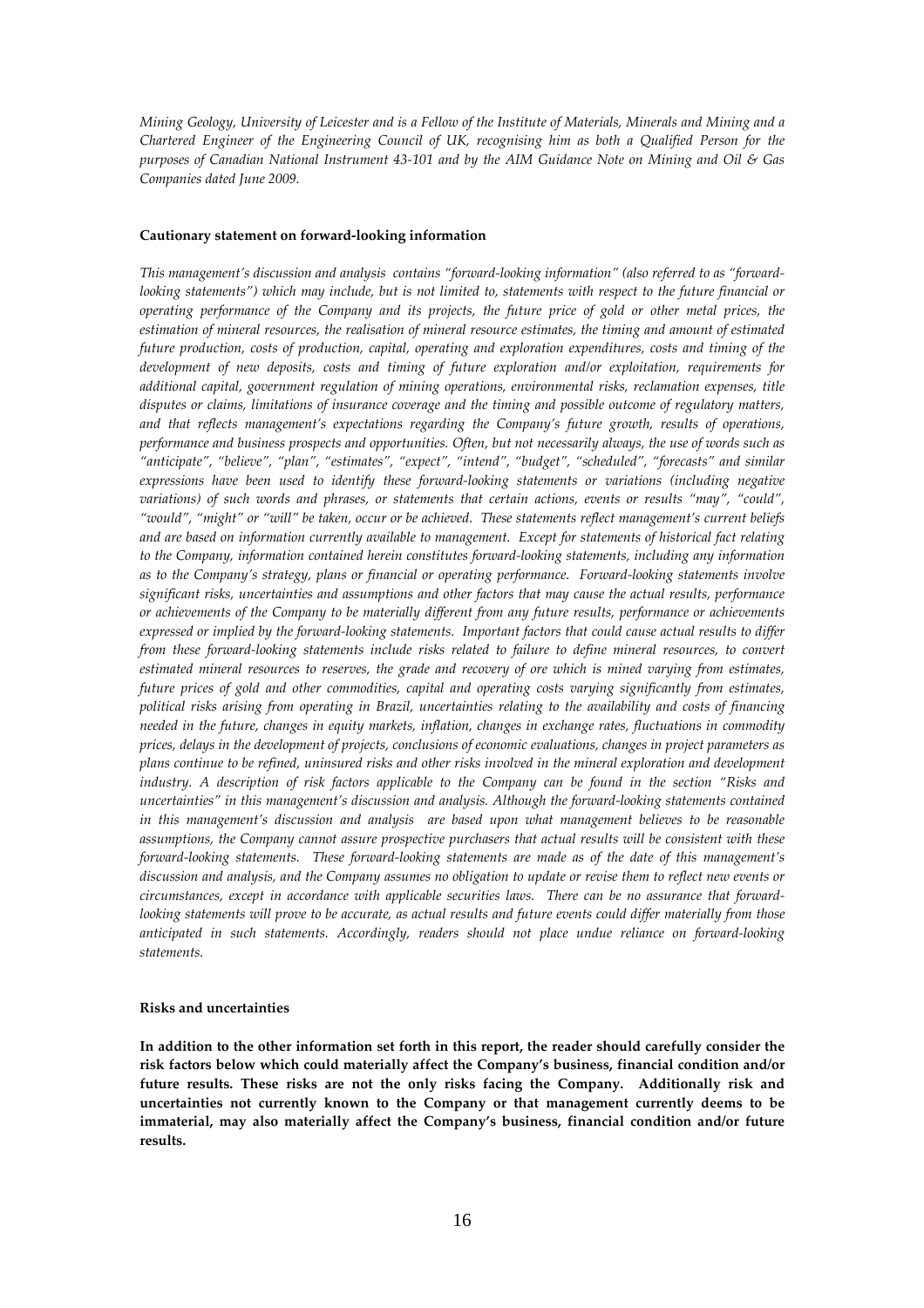#### *Future exploration at the Company's projects or elsewhere may not result in increased mineral resources.*

Mineral exploration involves significant risks over a substantial period of time, which even a combination of careful evaluation, experience and knowledge may not eliminate. Even if the Company discovers a valuable deposit of minerals, it may be several years before production is possible and during that time it may become economically unfeasible to produce those minerals. There is no assurance that current or future exploration programs will result in any new economically viable mining operations or yield new resources to replace and expand current resources.

*There is no guarantee that the Company's applications for exploration licences will be granted on a timely basis or at all or that the existing exploration licences of the Company can be renewed or converted into mining licences. In addition, there can be no assurances that title to any of the Company's mineral properties will not be challenged or disputed.* 

There is no guarantee that any application for additional exploration licenses may be granted by the Departamento Nacional do Produçăo Mineral ("DNPM"). The DNPM may refuse any application. Persons may object to the granting of any exploration license and the DNPM may take those objections into consideration when making any decision on whether or not to grant a license.

If and when exploration licenses are granted, they will be subject to various standard conditions including, but not limited to, prescribed license conditions. Any failure to comply with the expenditure conditions or with any other conditions, on which the licenses are held, can result in license forfeiture. Generally, the licenses are granted for a term of three years and further renewal of an exploration license is at the discretion of the DNPM and on such conditions as the DNPM may in its discretion impose. Renewal conditions may include increased expenditures and work commitments or compulsory relinquishment of areas of the licenses comprising the Company's properties. The failure of the DNPM to renew the Company's exploration licences or the imposition of new conditions or the inability to meet those conditions may adversely affect the operations, financial position and/or performance of the Company.

Title to, and the area of, mineral concessions may be disputed. Although the Company believes it has taken reasonable measures to ensure proper title to its properties, there is no guarantee that title to any of its properties will not be challenged or impaired.

*The exploration and development of the Company's properties, including continuing exploration and development projects, and the construction of mining facilities and commencement of mining operations, will require substantial additional financing.* 

Failure to obtain sufficient financing will result in a delay or indefinite postponement of exploration, development or production on any or all of the Company's properties or even a loss of a property interest. Additional financing may not be available when needed or, if available, the terms of such financing might not be favourable to the Company and might involve substantial dilution to existing shareholders. Failure to raise capital when needed would have a material adverse effect on the Company's business, financial condition and results of operations.

#### *The Company faces numerous exploration, development and operating risks.*

The exploration for and development of mineral deposits involves significant risks which even a combination of careful evaluation, experience and knowledge may not eliminate. Whilst the discovery of an ore body may result in substantial rewards, few properties that are explored are ultimately developed into producing mines. Major expenses may be required to locate and establish mineral reserves, to develop metallurgical processes and to construct mining and processing facilities at a particular site. It is impossible to ensure that the exploration or development programs planned by the Company will result in a profitable commercial mining operation. Whether a mineral deposit will be commercially viable depends on a number of factors, some of which are: the particular attributes of the deposit, such as size, grade and proximity to infrastructure; metal prices that are highly cyclical; and government regulations, including regulations relating to prices, taxes, royalties, land tenure, land use, importing and exporting of minerals and environmental protection. The exact effect of these factors cannot be accurately predicted, but the combination of these factors may result in the Company not receiving an adequate return on invested capital.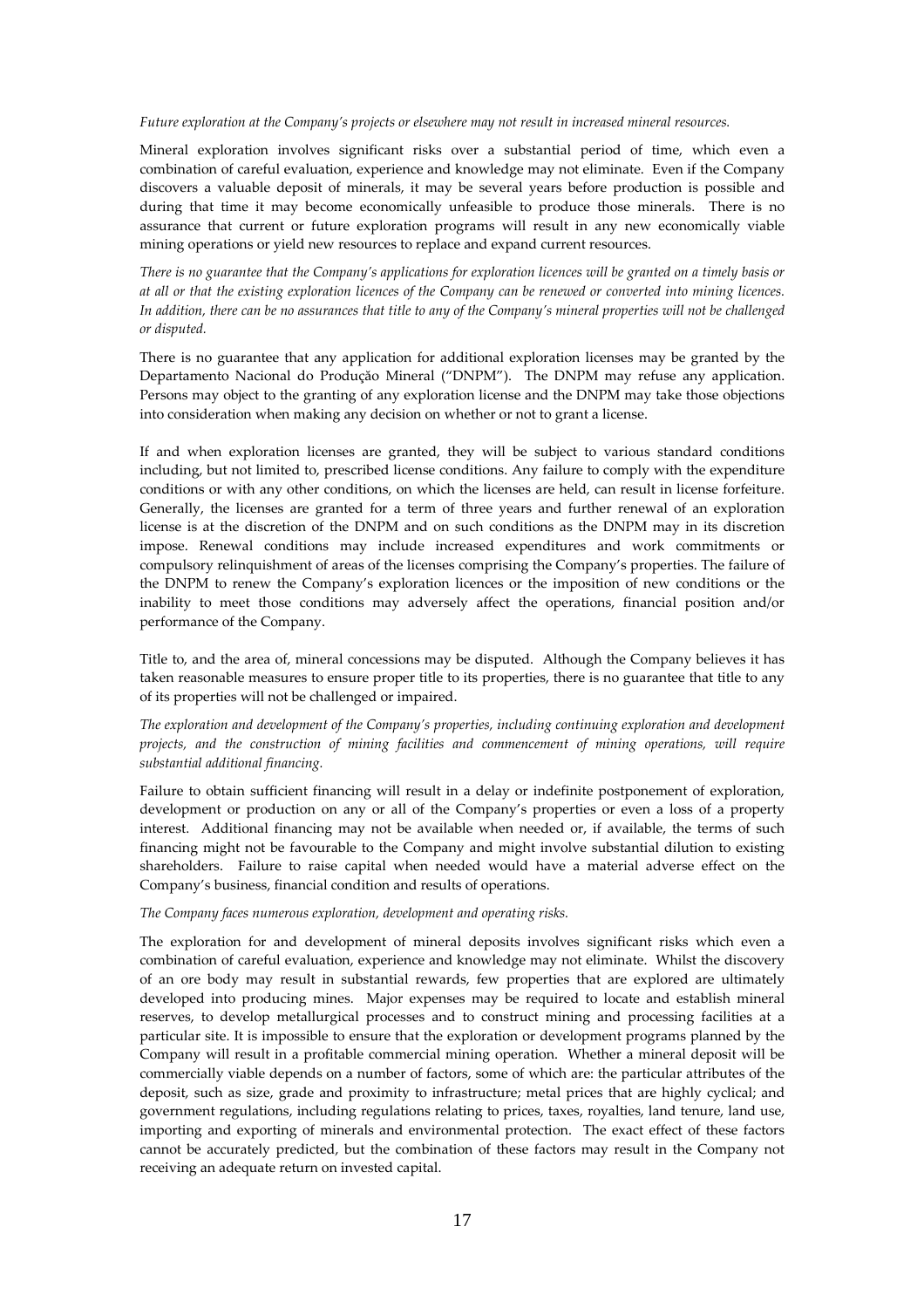There is no certainty that the expenditures made by the Company towards the search and evaluation of mineral deposits will result in discoveries of commercial quantities of ore.

*The Company is considered to be a development stage company and although it generated revenue from mining operations in the past continuous commercial operations were discontinued. The Company has released details of a Preliminary Economic Assessment on the viability of re-establishing mining operations at the Palito Mine ("PEA"). Whilst the board has concluded that the PEA results were sufficiently encouraging to embark on securing the required finance and to undertake the necessary mine development and remedial works there can be no guarantee that the Company will be able to re-commence commercial production, generate any revenues or be able to operate profitably.* 

The development of the Company's properties will require the commitment of substantial resources to complete exploration programs and to bring the properties into commercial production. There can be no assurance that the Company will be profitable in the future. The Company's operating expenses and capital expenditures may increase in subsequent years as needed consultants, personnel and equipment associated with advancing exploration, development and commercial production of its properties are added. The amounts and timing of expenditures will depend on the progress of on-going development, the results of consultants' analysis and recommendations, the rate at which operating losses are incurred, the execution of any joint venture agreements with strategic partners, the Company's acquisition of additional properties and other factors, some of which are beyond the Company's control.

A preliminary economic assessment is not required to be compiled to the same level of detail as a pre feasibility study or a feasibility study. In addition a preliminary economic assessment is permitted to incorporate the mining of inferred mineral resources in calculating the economic results of the project. Inferred mineral resources are considered too speculative geologically to have the economic considerations applied to them that would enable them to be categorized as mineral reserves and there is no certainty that the preliminary economic assessment will be realized. Mineral resources that are not mineral reserves do not have demonstrated economic viability.

## *If mineral resource estimates are not accurate, production may be less than estimated which would adversely affect the Company's financial condition and result of operations.*

Mineral resource estimates are imprecise and depend on geological analysis based partly on statistical inferences drawn from drilling, and assumptions about operating costs and metal prices, all of which may prove unreliable. The Company cannot be certain that the resource estimates are accurate and cannot guarantee that it will recover the indicated quantities of metals if commercial production is commenced. Future production could differ dramatically from such estimates for the following reasons: mineralisation or formations at the properties could be different from those predicted by drilling, sampling and similar examinations; declines in the market price of gold may render the mining of some or all of the resources uneconomic; and the grade of ore may vary significantly from time to time and the Company cannot give any assurances that any particular quantity of metal will be recovered from the resources.

The occurrence of any of these events may cause the Company to adjust the resource estimates or change its mining plans, which could negatively affect the Company's financial condition and results of operation.

# *The Company's exploration and development properties may not be successful and are highly speculative in nature.*

Exploration for gold is highly speculative in nature. The Company's exploration activities in Brazil involve many risks, and success in exploration is dependent upon a number of factors including, but not limited to, quality of management, quality and availability of geological expertise and the availability of exploration capital. The Company cannot give any assurance that its current or future exploration efforts will result in the discovery of a mineral reserve or new or additional mineral resources, the expansion of current resources or the conversion of mineral resources to mineral reserves.

As well, mineral deposits, even though discovered, may be insufficient in quantity and quality to return a profit from production. The marketability of minerals acquired or discovered by the Company may be affected by additional factors which are beyond the control of the Company and which cannot be accurately predicted, such as market fluctuations, the proximity and capacity of milling facilities,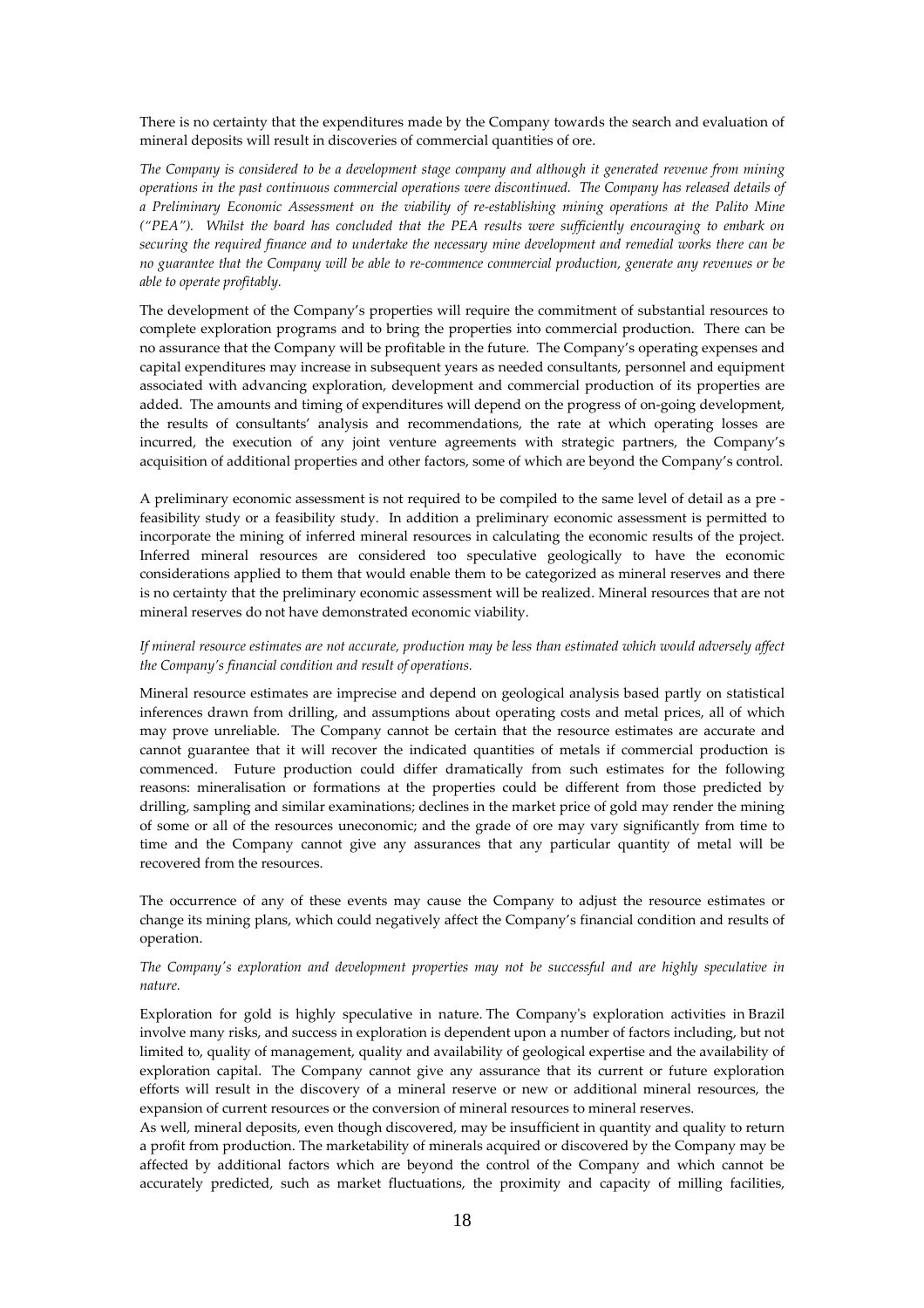mineral markets, processing equipment and other factors, which may make a mineral deposit unprofitable to exploit.

The Company's mineral properties are in the exploration stage and are without known bodies of mineral reserves, although a mineral resource has been established at the Jardim do Ouro Project. Development of such properties will only follow upon obtaining satisfactory exploration results and the completion of feasibility or other economic studies.

*The risks and hazards associated with mining and processing may increase costs and reduce profitability in the future.* 

Mining and processing operations involve many risks and hazards, including among others: environmental hazards; mining and industrial accidents; metallurgical and other processing problems; unusual and unexpected rock formations; flooding and periodic interruptions due to inclement or hazardous weather conditions or other acts of nature; mechanical equipment and facility performance problems; and unavailability of materials, equipment and personnel. These risks may result in: damage to, or destruction of, the Company's properties or production facilities; personal injury or death; environmental damage; delays in mining; increased production costs; asset write downs; monetary losses; and legal liability.

The Company cannot be certain that its insurance will cover the risks associated with mining or that it will be able to obtain or maintain insurance to cover these risks at affordable premiums. The Company might also become subject to liability for pollution or other hazards against which it cannot insure or against which the Company may elect not to insure because of premium costs or other reasons. Losses from such events may increase costs and decrease profitability.

*The Company may experience higher costs and lower revenues than estimated due to unexpected problems and delays.* 

New mining operations often experience unexpected problems during the development and start-up phases and such problems can result in substantial delays in reaching commercial production. Delays in construction or reaching commercial production in connection with the Company's development of its mines would increase its operating costs and delay revenue growth.

*The Company's vulnerability to changes in metal prices may cause its share price to be volatile and may affect the Company's operations and financial results.* 

If the Company commences production, the profitability of the Company's operations will be dependent upon the market price of mineral commodities. Metal prices fluctuate widely and are affected by numerous factors beyond the control of the Company. The level of interest rates, the rate of inflation, the world supply of mineral commodities and the stability of exchange rates can all cause significant fluctuations in prices. Such external economic factors are in turn influenced by changes in international investment patterns, monetary systems and political developments. The price of mineral commodities has fluctuated widely in recent years and future price declines could cause commercial production to be impracticable, thereby having a material adverse effect on the Company's business, financial condition and results of operations. Furthermore, reserve calculations and life-of-mine plans using significantly lower metal prices could result in material write-downs of the Company's investment in mining properties and increased amortization, reclamation and closure charges. In addition to adversely affecting the Company's reserve estimates and its financial condition, declining commodity prices can impact operations by requiring a reassessment of the feasibility of a particular project. Such a reassessment may be the result of a management decision or may be required under financing arrangements related to a particular project. Even if the project is ultimately determined to be economically viable, the need to conduct such a reassessment may cause substantial delays or may interrupt operations until the reassessment can be completed.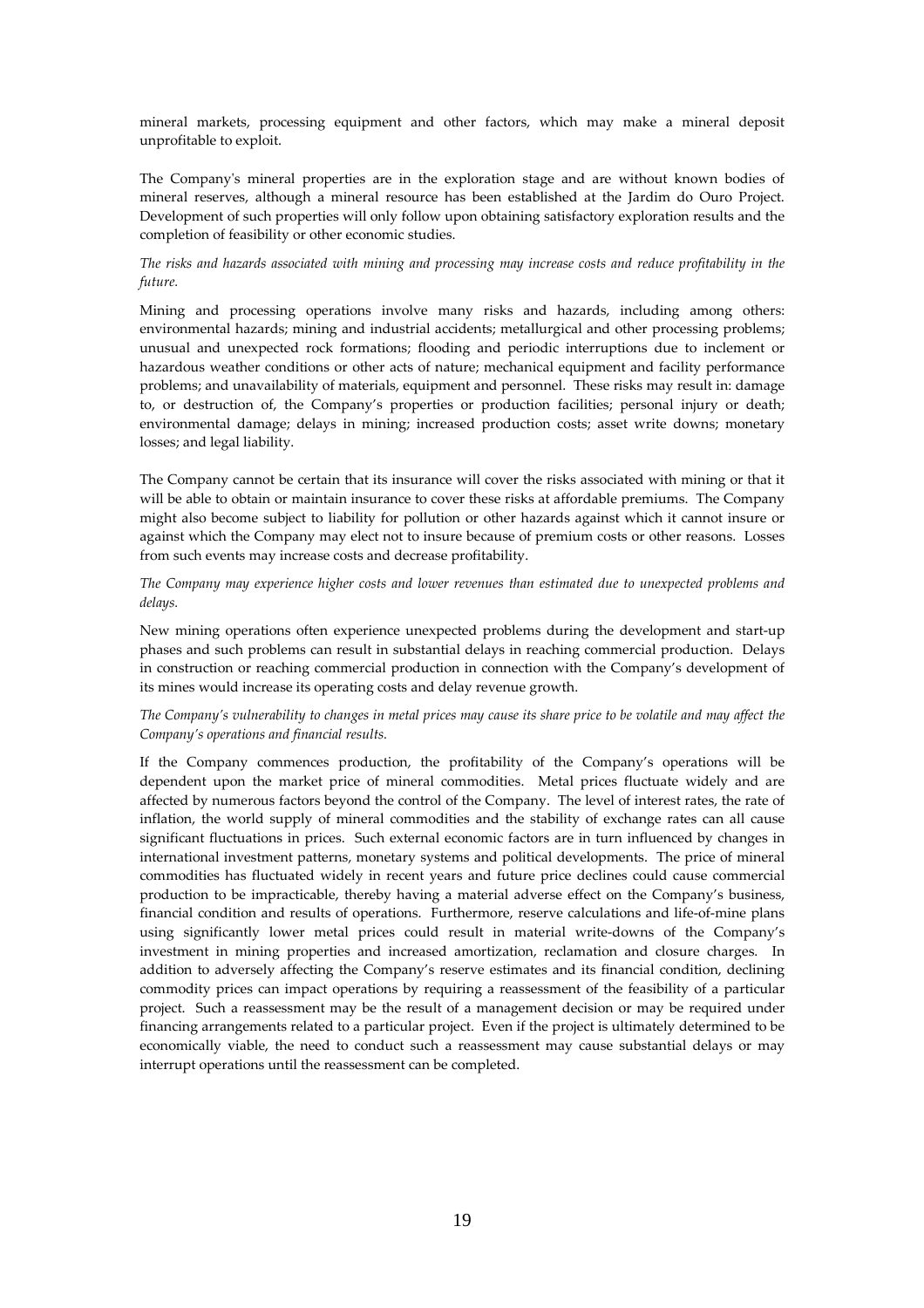*The Company is subject to extensive environmental legislation and the costs of complying with these regulations may be significant. Changes in environmental legislation could increase the costs of complying with applicable regulations and reduce levels of production.* 

All phases of the Company's operations are subject to environmental regulation in Brazil. There is no assurance that existing or future environmental regulation will not materially adversely affect the Company's business, financial condition and results of operations.

Environmental legislation relating to land, air and water affects nearly all aspects of the Company's operations. This legislation requires the Company to obtain various operating licenses and also imposes standards and controls on activities relating to exploration, development and production. The cost of obtaining operating licenses and abiding by standards and controls on its activities may be significant. Further, if the Company fails to obtain or maintain such operating licenses or breaches such standards or controls imposed on its activities, it may not be able to continue its operations in its usual manner, or at all, or the Company may be subject to fines or other claims for remediation which may have a material adverse impact on its operations or financial results. While the Company is unaware of any existing material environmental liabilities, it cannot guarantee that no such liabilities currently exist or will occur in the future.

Changes in environmental laws, new information on existing environmental conditions or other events may increase future compliance expenditures or otherwise have a negative effect on the Company's financial condition and results of operations. In addition to existing requirements, it is expected that other environmental regulations will likely be implemented in the future with the objective of further protecting human health and the environment. Some of the issues expected to be under future review by environmental agencies include reducing or stabilising air emissions, mine reclamation and restoration, and water quality. Other changes in environmental legislation could have a negative effect on production levels, product demand, product quality and methods of production and distribution. The complexity and breadth of these issues make it difficult for the Company to predict their impact. The Company anticipates capital expenditures and operating expenses will increase as a result of compliance with the introduction of new and more stringent environmental regulations. Failure to comply with environmental legislation may result in the issuance of clean up orders, imposition of penalties, liability for related damages and the loss of operating permits. While the Company believes it is now in material compliance with existing environmental legislation, it cannot give assurances that it will at all future times be in compliance with all federal and state environmental regulations or that steps to bring the Company into compliance would not have a negative effect on its financial condition and results of operations.

Government approvals and permits are currently, or may in the future be, required in connection with the Company's operations. To the extent such approvals are required but are not granted, the Company may be curtailed or prohibited from proceeding with planned exploration or development of mineral properties.

#### *Currency fluctuations may affect the costs of doing business and results of operations.*

Currency fluctuations may affect the Company's costs and the Company has not entered into any derivative financial instruments to hedge such fluctuations. The Company pays for goods and services in Canadian Dollars, U.S. Dollars, British Pound Sterling and Brazilian Real and the Company receives the proceeds of financings in Canadian Dollars and British Pound Sterling. As a result of the use of these different currencies, the Company is subject to foreign currency fluctuations. Foreign currencies are affected by a number of factors that are beyond the control of the Company. These factors include economic conditions in the relevant country and elsewhere and the outlook for interest rates, inflation and other economic factors. Adverse fluctuations in the relative value of these currencies could materially and adversely affect the Company's results of operation and financial position.

# *Compliance with current and future government regulations may cause the Company to incur significant costs and slow its growth.*

The Company's activities are subject to extensive Brazilian laws and regulations governing matters relating to occupational health, labour standards, prospecting, exploration, production, exports and taxes. Compliance with these and other laws and regulations could require the Company to make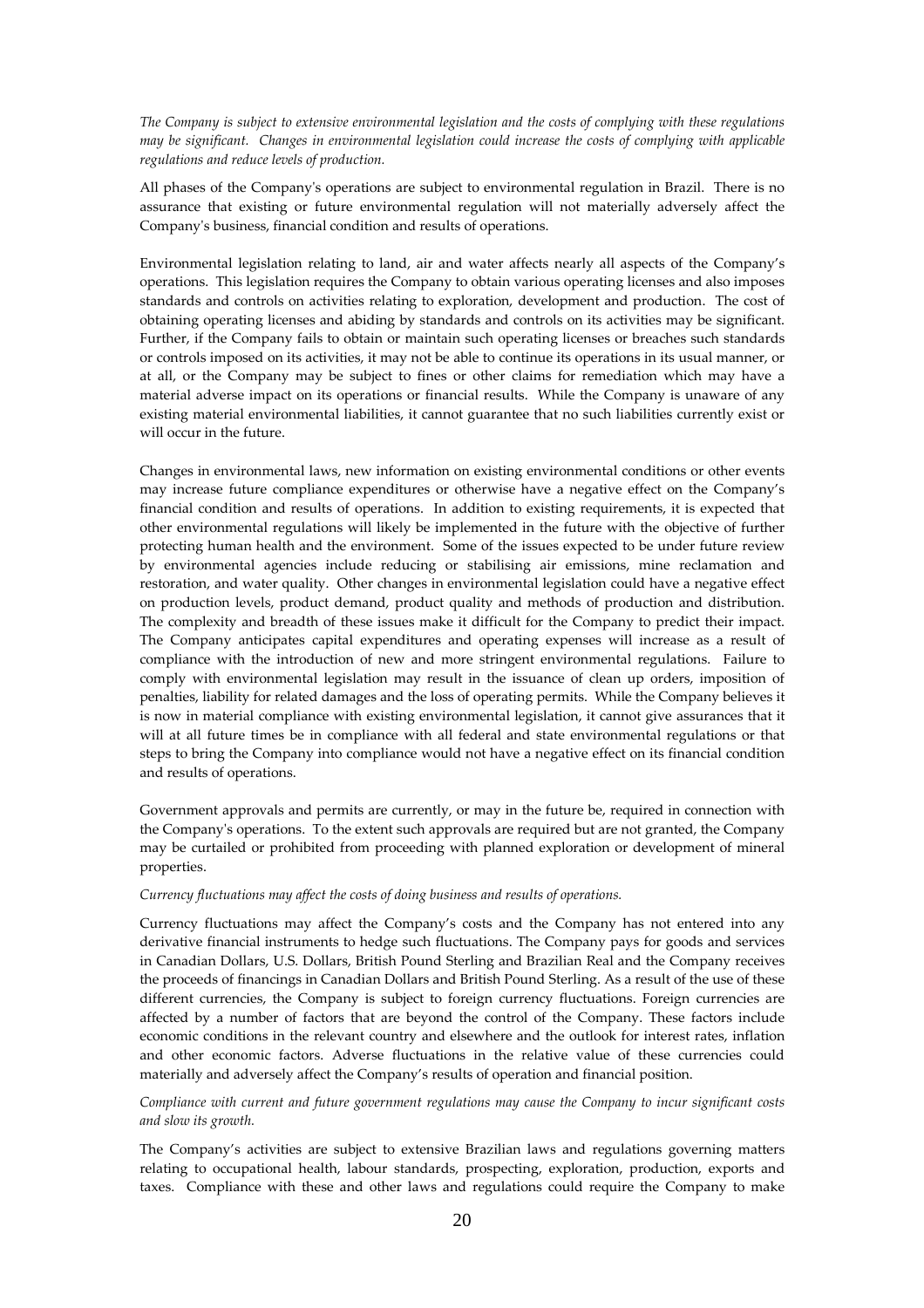significant capital outlays which may slow its growth by diverting its financial resources. The enactment of new adverse regulations or regulatory requirements or more stringent enforcement of current regulations or regulatory requirements may increase costs, which could have an adverse effect on the Company. The Company cannot give assurances that it will be able to adapt to these regulatory developments on a timely or cost effective basis. Violations of these regulations and regulatory requirements could lead to substantial fines, penalties or other sanctions.

The Company is currently subject to 5 known claims under Brazilian labour legislation by former employees in respect of alleged unpaid compensation. The average monthly salary of the claimants was below BrR\$8,000 while the claims range between BrR\$36,000 and BrR\$674,000. The total of current claims is BrR\$1,513,732. Based on previous experience, it is the Company's belief that settlement will be no more than 15% of the claimed figure and will be settled in instalments over a 12 to 18 month period. Notwithstanding this, it is not currently expected that there could be material adverse impact on the financial condition of the Company if some or all of the foregoing labour claims are successful or are not settled on the basis anticipated by the Company.

# *The Company is required to obtain and renew governmental permits and licences in order to conduct mining operations, which is often a costly and time-consuming process.*

In the ordinary course of business, the Company will be required to obtain and renew governmental permits and licenses for the operation and expansion of existing operations or for the commencement of new operations. Obtaining or renewing the necessary governmental permits is a complex and timeconsuming process. The duration and success of the Company's efforts to obtain and renew permits and licenses are contingent upon many variables not within its control including the interpretation of applicable requirements implemented by the permitting or licensing authority. The Company may not be able to obtain or renew permits and licenses that are necessary to its operations, or the cost to obtain or renew permits and licenses may exceed what the Company expects. Any unexpected delays or costs associated with the permitting and licensing process could delay the development or impede the operation of the Company's projects, which could adversely affect the Company's revenues and future growth.

# *The Company's operations are conducted in Brazil and, as such, the Company's operations are exposed to various levels of political, economic and other risks and uncertainties.*

These risks and uncertainties vary from time to time and include, but are not limited to: terrorism; hostage taking; military repression; extreme fluctuations in currency exchange rates; high rates of inflation; labour unrest; the risks of war or civil unrest; expropriation and nationalization; renegotiation or nullification of existing concessions, licences, permits and contracts; illegal mining; changes in taxation policies; restrictions on foreign exchange and repatriation; and changing political conditions, currency controls and governmental regulations that favour or require the awarding of contracts to local contractors or require foreign contractors to employ citizens of, or purchase supplies from, a particular jurisdiction.

Changes, if any, in mining or investment policies or shifts in political attitude in Brazil may adversely affect the Company's operations or profitability. Operations may be affected in varying degrees by government regulations with respect to, but not limited to, restrictions on production, price controls, export controls, currency remittance, income and other taxes, expropriation of property, foreign investment, maintenance of claims, environmental legislation, land use, land claims of local people, water use and mine safety. Failure to comply strictly with applicable laws, regulations and local practices relating to mineral right applications and tenure, could result in loss, reduction or expropriation of entitlements, or the imposition of additional local or foreign parties as joint venture partners with carried or other interests. The occurrence of these various factors and uncertainties cannot be accurately predicted and could have an adverse effect on the Company's operations or profitability.

# *The Company is a holding company that conducts operations through foreign subsidiaries and substantially all of its assets are held in such entities.*

Any limitation on the transfer of cash or other assets between the parent corporation and such entities, or among such entities, could restrict the Company's ability to fund its operations efficiently. Any such